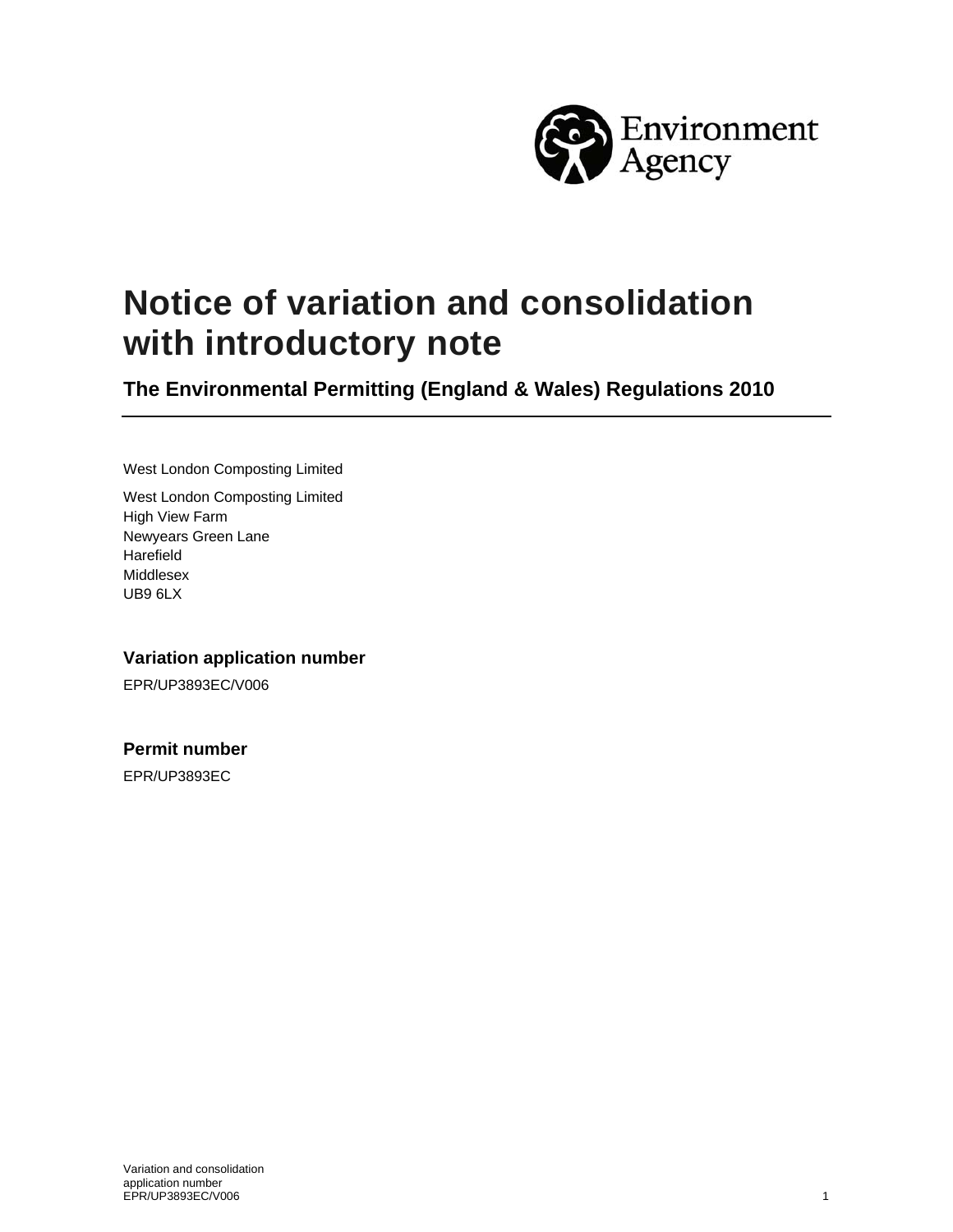## **West London Composting Limited Permit number EPR/UP3893EC**

## **Introductory note**

### **This introductory note does not form a part of the notice.**

Under the Environmental Permitting (England & Wales) Regulations 2010 (schedule 5, part 1, paragraph 19) a variation may comprise a consolidated permit reflecting the variations and a notice specifying the variations included in that consolidated permit.

Schedule 1 of the notice specifies the conditions that have been varied and schedule 2 comprises a consolidated permit which reflects the variations being made. Only the variations specified in schedule 1 are subject to a right of appeal.

This variation is to add a waste transfer facility. This facility will accept food waste, green waste and commingled food and green waste for transfer only. The waste will be stored in designated bays at the back of the existing reception hall for a maximum of 24 hours. Waste will be both off-loaded and re-loaded within the reception hall.

All wastes will be stored and treated on an impermeable surface with a sealed drainage system. Any contaminated water that arises will be collected within the reception building and removed either for use within the composting process or for suitable treatment.

All waste activities will take place behind closed doors to prevent the release of noise, odour and dust to the external atmosphere.

The operator has in place management plans for noise and odour.

The schedules specify the changes made to the permit.

The status log of a permit sets out the permitting history, including any changes to the permit reference number.

| Status log of the permit                                          |                       |                                                                                                        |  |  |
|-------------------------------------------------------------------|-----------------------|--------------------------------------------------------------------------------------------------------|--|--|
| <b>Description</b>                                                | Date                  | <b>Comments</b>                                                                                        |  |  |
| Licence Issued<br>EAWML 80785<br>(EPR/UP3893EC)                   | 25/09/07              | Licence issued to West London Composting<br>Limited.                                                   |  |  |
| Variation determined<br>EPR/UP3893EC/V002                         | 08/07/10              | Variation to include new waste codes.                                                                  |  |  |
| Variation determined<br>EPR/UP3893EC/V003                         | 29/03/11              | Environment Agency initiated variation to add bio<br>aerosol monitoring requirements to the permit.    |  |  |
| Variation determined<br>EPR/UP3893EC/V004                         | 14/05/14              | Variation to increase annual throughput from<br>50,000 to 75,000 tonnes and to add new waste<br>codes. |  |  |
| Application<br>EPR/UP3893EC/V005<br>(variation and consolidation) | Duly made<br>12/09/14 | Application to vary and update the permit to<br>modern conditions.                                     |  |  |
| Variation determined<br>EPR/UP3893EC<br>[Billing ref: NP3034WL]   | 09/10/15              | Varied and consolidated permit issued in modern<br>condition format.                                   |  |  |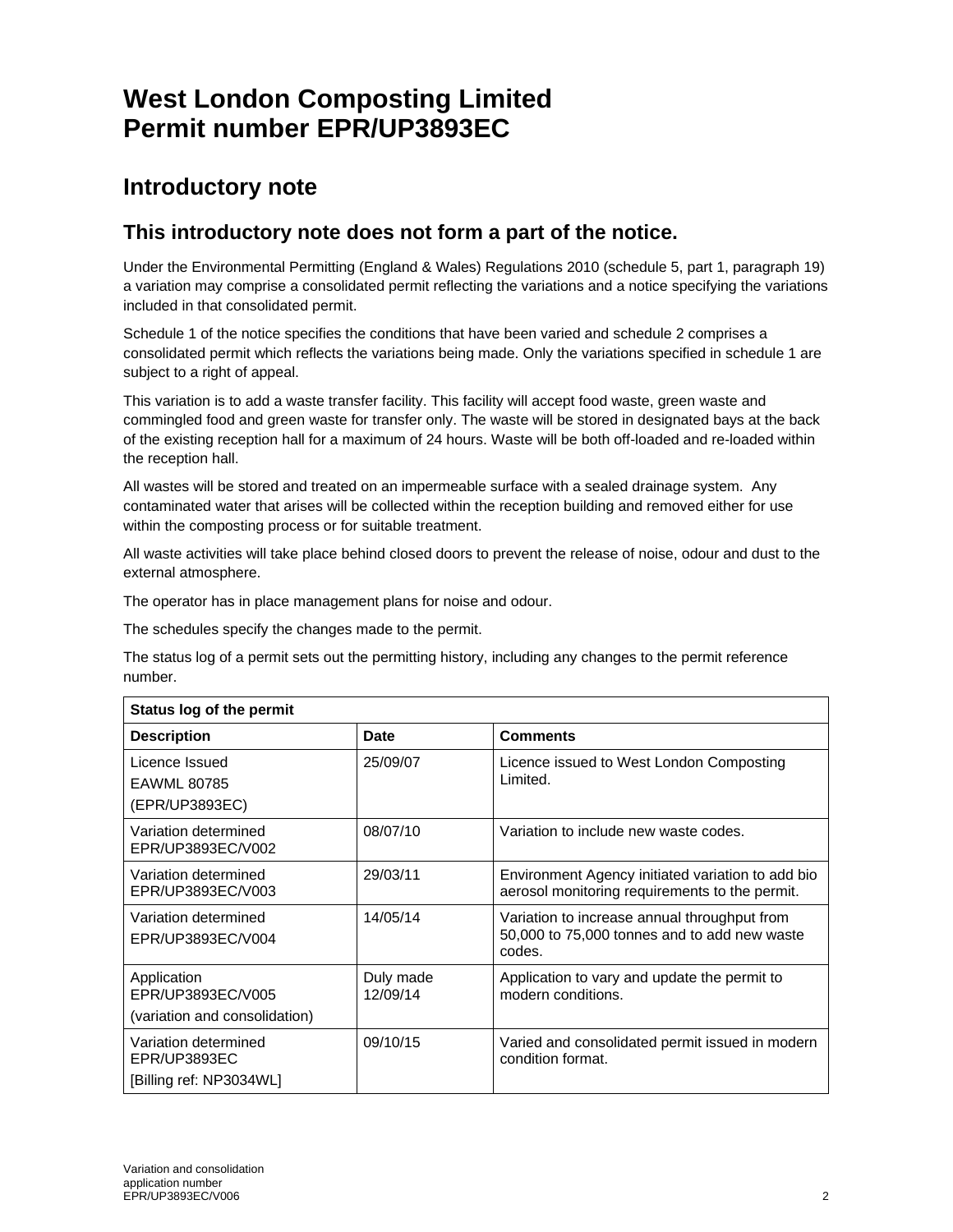| Status log of the permit                                                          |                       |                                                                                                                                                                                                                                |  |  |
|-----------------------------------------------------------------------------------|-----------------------|--------------------------------------------------------------------------------------------------------------------------------------------------------------------------------------------------------------------------------|--|--|
| <b>Description</b>                                                                | <b>Date</b>           | <b>Comments</b>                                                                                                                                                                                                                |  |  |
| Application<br>EPR/UP3893EC/V006 (variation<br>and consolidation)                 | Duly made<br>07/03/16 | Application to add a waste transfer station and to<br>consolidate the permit.<br>Including the additional information received on<br>19/02/16, 26/02/16 and 07/03/16 (application<br>forms, Opra spreadsheet and waste codes). |  |  |
| Additional information received                                                   | 12/04/16              | Updated Management System, Odour<br>Management Plan, Drainage and Leachate<br>Management Plan, Accident Management Plan<br>and H1 Risk Assessment.                                                                             |  |  |
|                                                                                   | 05/05/16              | Reception hall plan and clarification on the<br>quarantine area, hazardous wastes, the area<br>receiving leachate and leachate transfer.                                                                                       |  |  |
| Variation determined<br>EPR/UP3893EC<br>[Billing ref: DP3032RK]<br>(EAWML 403434) | 09/06/16              | Varied and consolidated permit issued.                                                                                                                                                                                         |  |  |

End of introductory note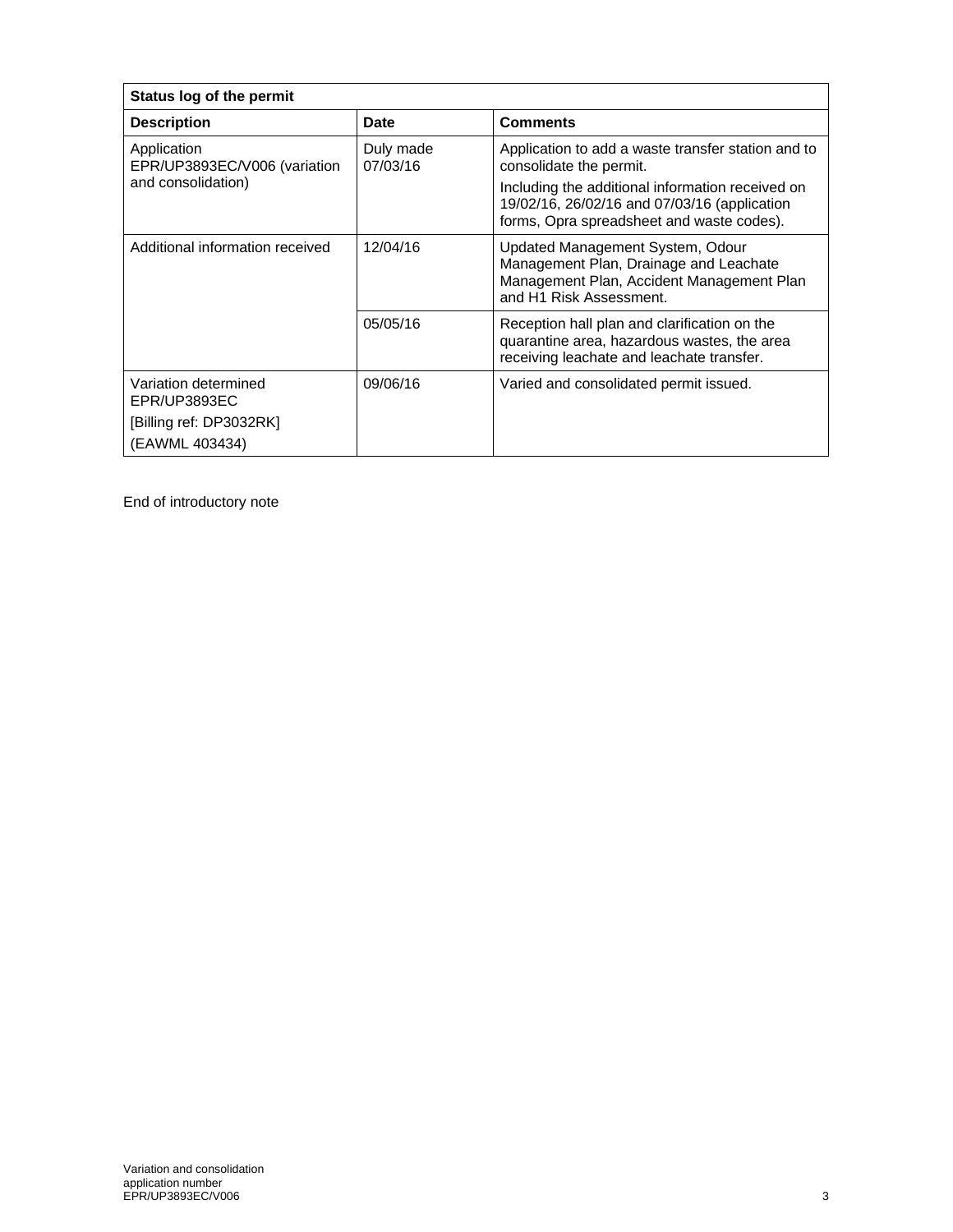## **Notice of variation and consolidation**

### **The Environmental Permitting (England and Wales) Regulations 2010**

The Environment Agency in exercise of its powers under regulation 20 of the Environmental Permitting (England and Wales) Regulations 2010 varies and consolidates

#### **Permit number**

**EPR/UP3893EC** 

#### **Issued to**

**West London Composting Limited** ("the operator")

whose registered office is

**39 The Metro Centre Tolpits Lane Watford Hertfordshire WD18 9SB** 

company registration number 04014874

to operate regulated facilities at

**West London Composting Limited High View Farm Newyears Green Lane Harefield Middlesex UB9 6LX**

to the extent set out in the schedules.

The notice shall take effect from 09/06/2016.

| <b>Name</b>           | <b>Date</b> |
|-----------------------|-------------|
| <b>Claire Roberts</b> | 09/06/2016  |

Authorised on behalf of the Environment Agency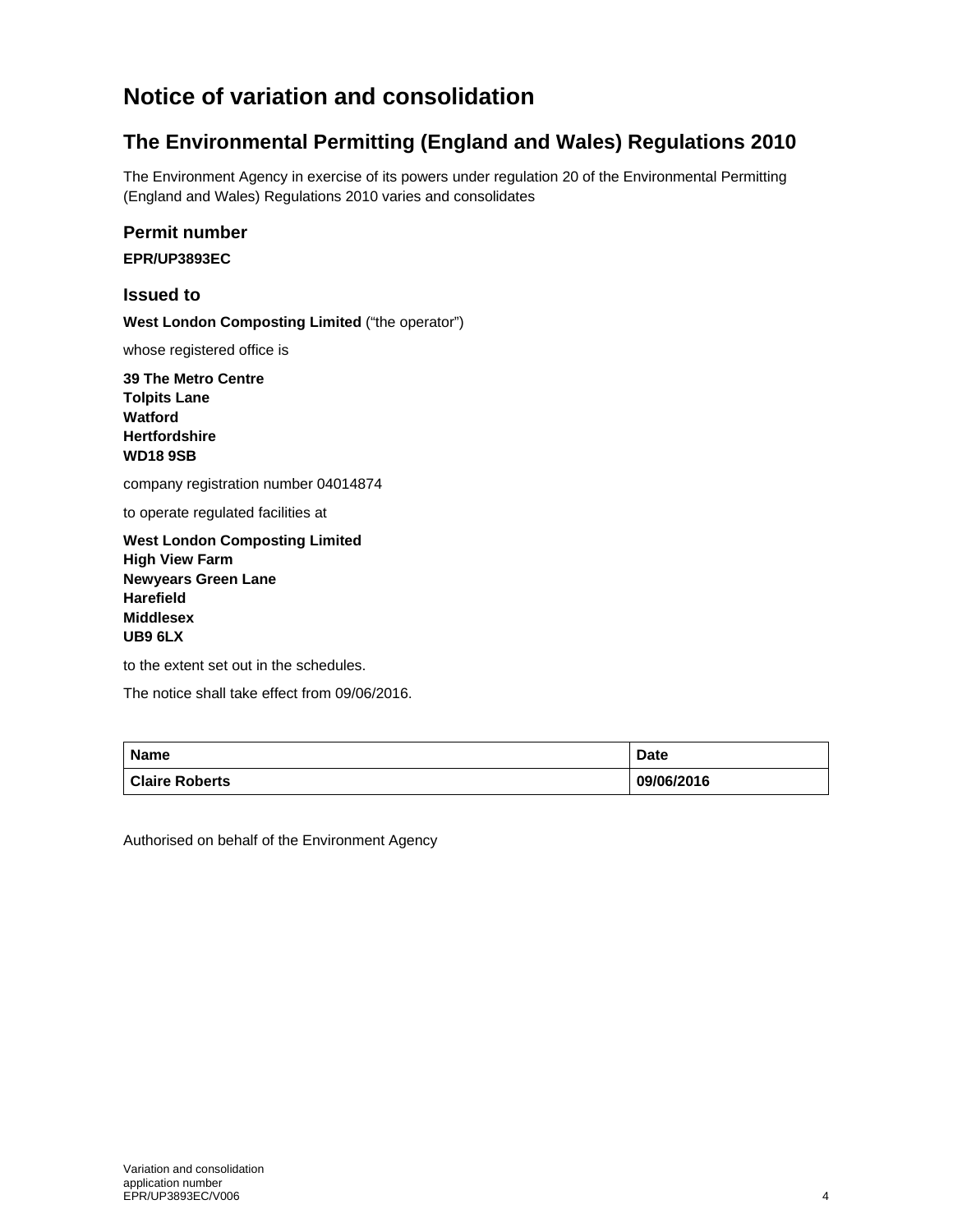#### **Schedule 1**

Only conditions 1.2.1, 1.3.1, 2.1.1 (Table S1.1), 2.1.2, 2.2.1 (Schedule 7), 2.3.1 (Table S1.2), 2.3.4 (Table S2.3), 2.4.1 (Table S1.3) and 3.1.3 have been varied by the consolidated permit EPR/UP3893EC.

The following conditions were varied as a result of an Environment Agency initiated variation:

Condition 3.1.3 has been added, as this was previously omitted, but is required for all installation activities.

The following conditions were varied as a result of the application made by the operator:

Conditions 1.2.1, 1.3.1 and 2.1.2 have been varied to limit these conditions to the installation activity;

Condition 2.3.4 has been varied to include the list of permitted wastes for the waste transfer facility and Table S2.3 has been added to the permit;

Table S1.1 as referenced by Condition 2.1.1 has been varied to include the waste transfer facility as a waste operation (Activity A8);

Table S1.2 as referenced by Condition 2.3.1 has been varied to include operating techniques for the waste transfer facility;

Table S1.3 as referenced by Condition 2.4.1 has been varied to include a new date for completion of reference IC2; and

The site plan in Schedule 7 as referenced by Condition 2.2.1 has been varied to show the extent of the waste transfer facility.

#### **Schedule 2 – consolidated permit**

Consolidated permit issued as a separate document.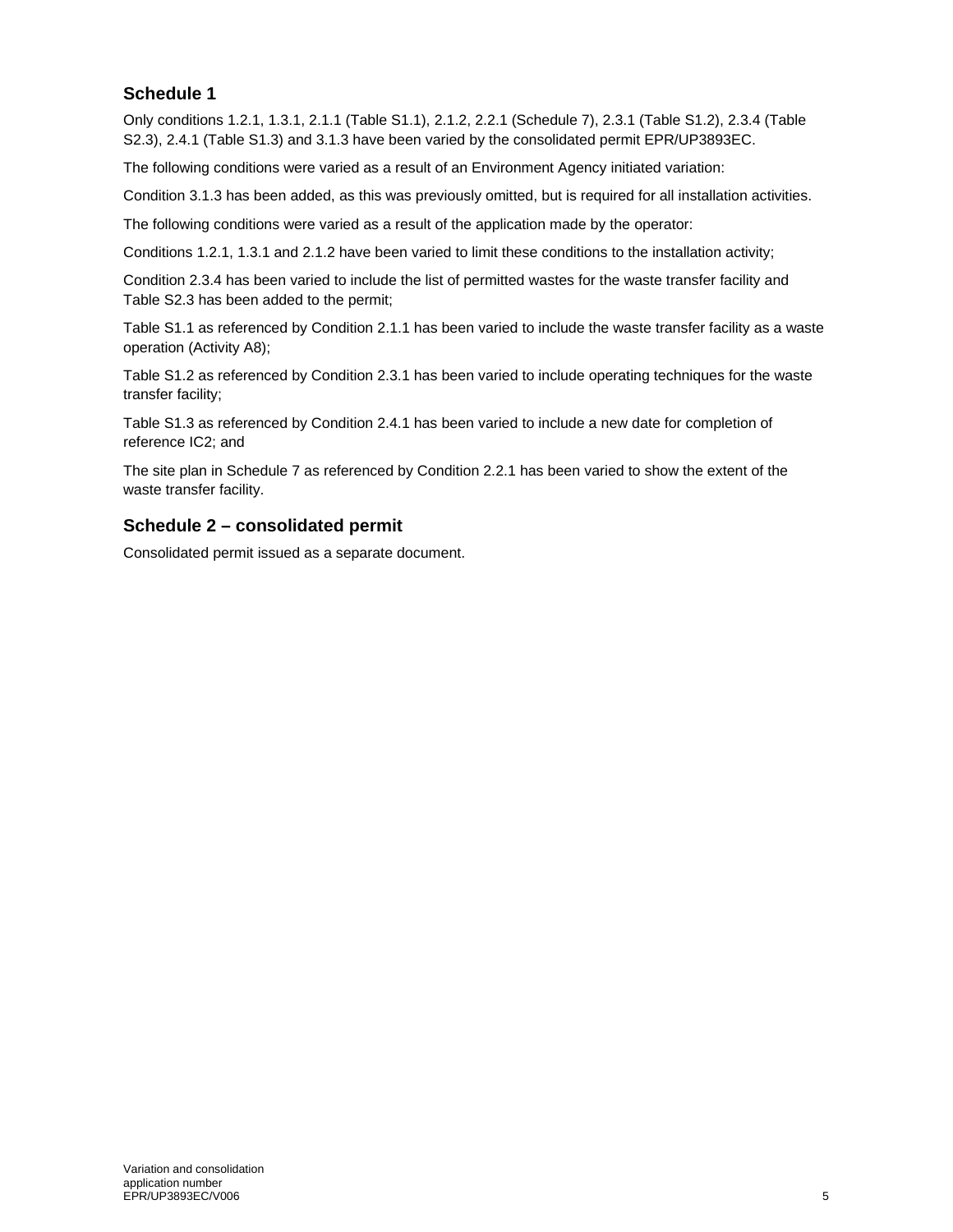## **Permit**

### **The Environmental Permitting (England and Wales) Regulations 2010**

#### **Permit number**

#### **EPR/UP3893EC**

This is the consolidated permit referred to in the variation and consolidation notice for application EPR/UP3893EC/V006 authorising,

**West London Composting Limited** ("the operator"),

whose registered office is

**39 The Metro Centre Tolpits Lane Watford Hertfordshire WD18 9SB** 

company registration number 04014874

to operate an installation and a waste operation at

**West London Composting Limited High View Farm Newyears Green Lane Harefield Middlesex UB9 6LX** 

to the extent authorised by and subject to the conditions of this permit.

| <b>Name</b>           | <b>Date</b> |
|-----------------------|-------------|
| <b>Claire Roberts</b> | 09/06/2016  |

Authorised on behalf of the Environment Agency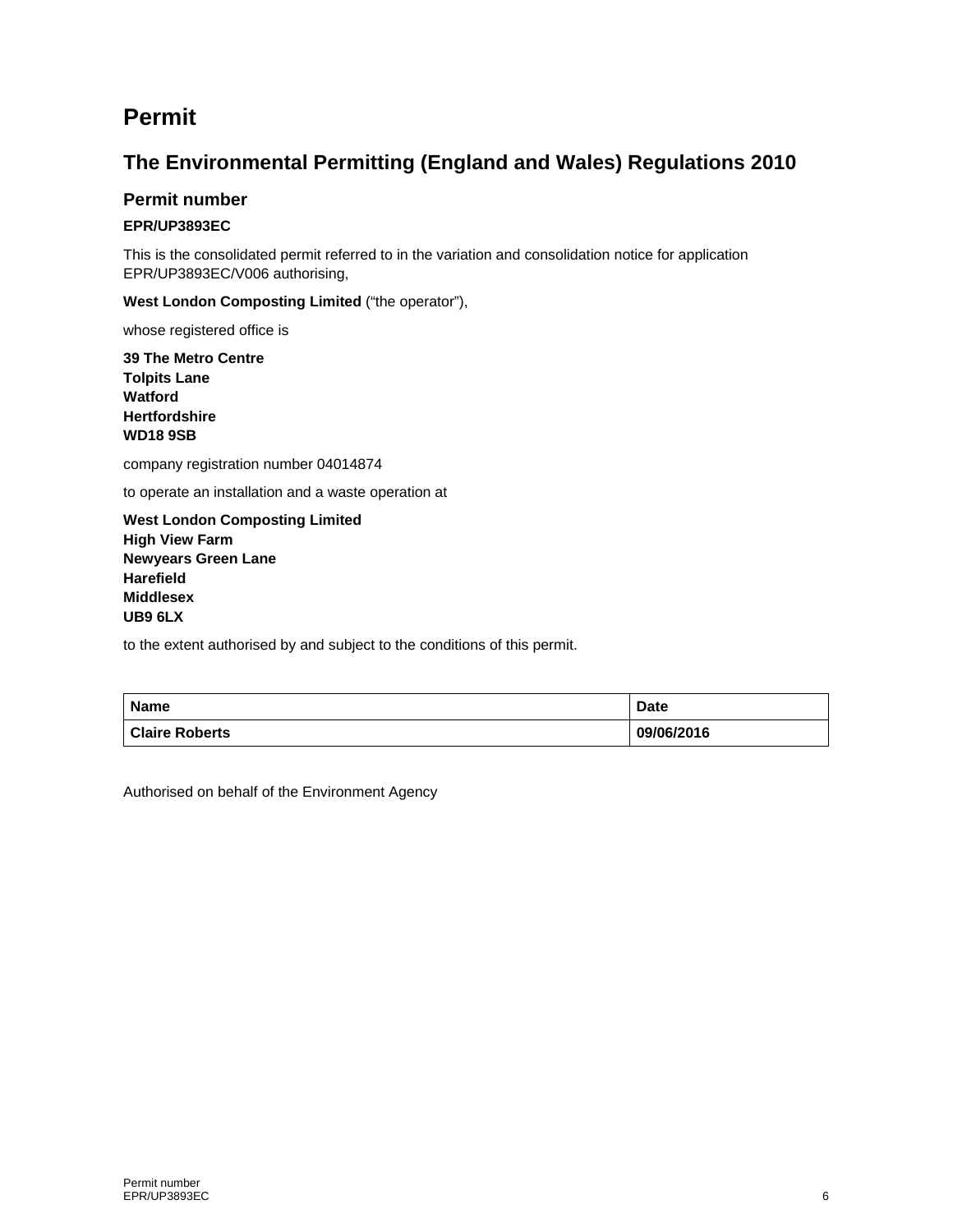# **Conditions**

## **1 Management**

#### **1.1 General management**

- 1.1.1 The operator shall manage and operate the activities:
	- (a) in accordance with a written management system that identifies and minimises risks of pollution, including those arising from operations, maintenance, accidents, incidents, non-conformances, closure and those drawn to the attention of the operator as a result of complaints; and
	- (b) using sufficient competent persons and resources.
- 1.1.2 Records demonstrating compliance with condition 1.1.1 shall be maintained.
- 1.1.3 Any person having duties that are or may be affected by the matters set out in this permit shall have convenient access to a copy of it kept at or near the place where those duties are carried out.
- 1.1.4 The operator shall comply with the requirements of an approved competence scheme.

### **1.2 Energy efficiency**

- 1.2.1 For the following activities referenced in schedule 1, table S1.1, A1 to A7, the operator shall:
	- (a) take appropriate measures to ensure that energy is used efficiently in the activities;
	- (b) review and record at least every four years whether there are suitable opportunities to improve the energy efficiency of the activities; and
	- (c) take any further appropriate measures identified by a review.

### **1.3 Efficient use of raw materials**

- 1.3.1 For the following activities referenced in schedule 1, table S1.1, A1 to A7, the operator shall:
	- (a) take appropriate measures to ensure that raw materials and water are used efficiently in the activities;
	- (b) maintain records of raw materials and water used in the activities;
	- (c) review and record at least every four years whether there are suitable alternative materials that could reduce environmental impact or opportunities to improve the efficiency of raw material and water use; and
	- (d) take any further appropriate measures identified by a review.

### **1.4 Avoidance, recovery and disposal of wastes produced by the activities**

- 1.4.1 The operator shall take appropriate measures to ensure that:
	- (a) the waste hierarchy referred to in Article 4 of the Waste Framework Directive is applied to the generation of waste by the activities; and
	- (b) any waste generated by the activities is treated in accordance with the waste hierarchy referred to in Article 4 of the Waste Framework Directive; and
	- (c) where disposal is necessary, this is undertaken in a manner which minimises its impact on the environment.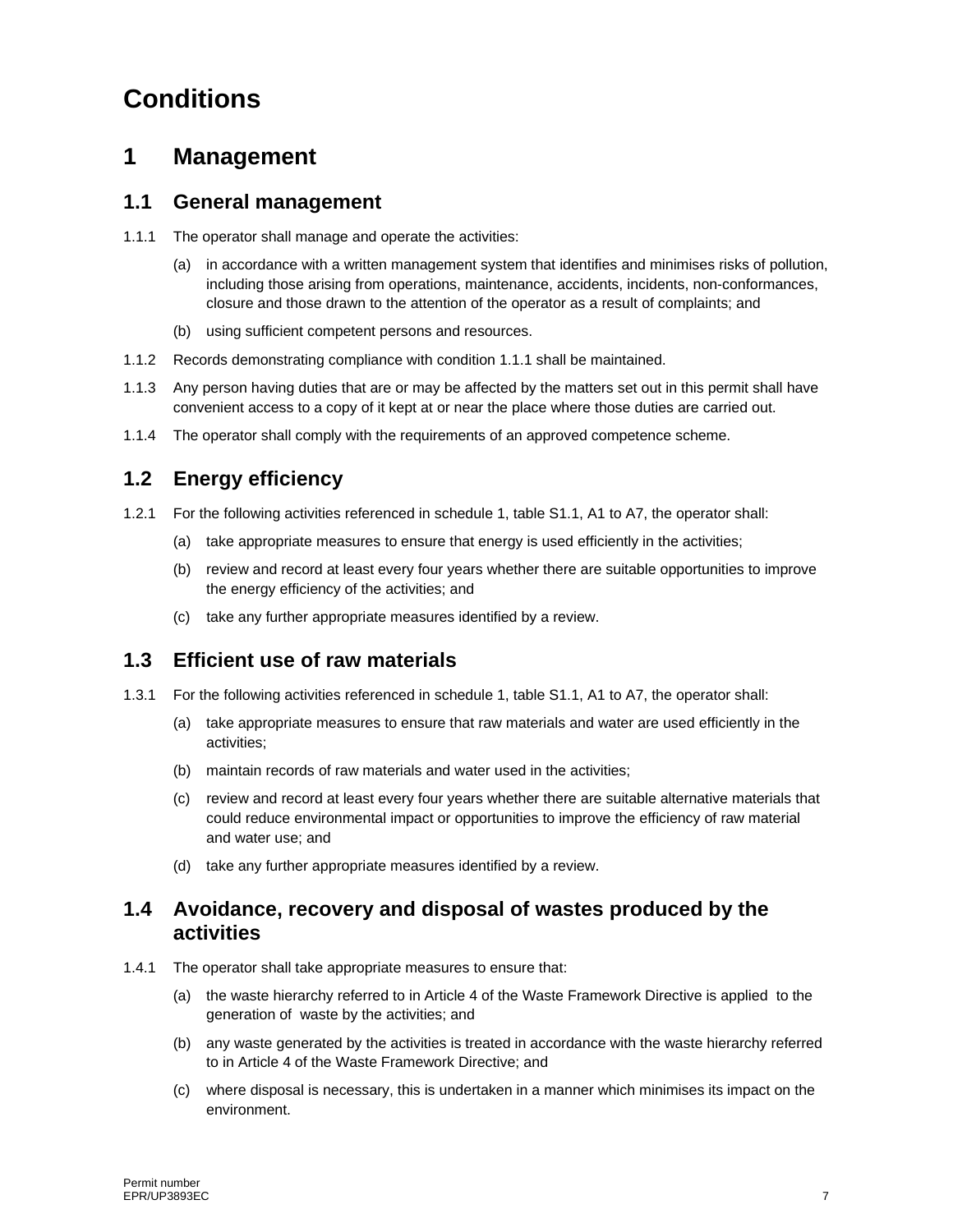1.4.2 The operator shall review and record at least every four years whether changes to those measures should be made and take any further appropriate measures identified by a review.

## **2 Operations**

#### **2.1 Permitted activities**

- 2.1.1 The operator is only authorised to carry out the activities specified in schedule 1 table S1.1 (the "activities").
- 2.1.2 For the following activities referenced in schedule 1, table S1.1, A1 to A7, waste authorised by this permit shall be clearly distinguished from any other waste on the site.

#### **2.2 The site**

2.2.1 The activities shall not extend beyond the site, being the land shown edged in red on the site plan at schedule 7 to this permit.

### **2.3 Operating techniques**

- 2.3.1 The activities shall, subject to the conditions of this permit, be operated using the techniques and in the manner described in the documentation specified in schedule 1, table S1.2, unless otherwise agreed in writing by the Environment Agency.
- 2.3.2 If notified by the Environment Agency that the activities are giving rise to pollution, the operator shall submit to the Environment Agency for approval within the period specified, a revision of any plan or other documentation ("plan") specified in schedule 1, table S1.2 or otherwise required under this permit which identifies and minimises the risks of pollution relevant to that plan , and shall implement the approved revised plan in place of the original from the date of approval, unless otherwise agreed in writing by the Environment Agency.
- 2.3.3 Any raw materials or fuels listed in schedule 2 table S2.1 shall conform to the specifications set out in that table.
- 2.3.4 Waste shall only be accepted if:
	- (a) it is of a type and quantity listed in schedule 2 table S2.2 or S2.3; and
	- (b) it conforms to the description in the documentation supplied by the producer and holder.
- 2.3.5 The operator shall ensure that where waste produced by the activities is sent to a relevant waste operation, that operation is provided with the following information, prior to the receipt of the waste:
	- (a) the nature of the process producing the waste;
	- (b) the composition of the waste;
	- (c) the handling requirements of the waste;
	- (d) the hazardous property associated with the waste, if applicable; and
	- (e) the waste code of the waste.
- 2.3.6 The operator shall ensure that where waste produced by the activities is sent to a landfill site, it meets the waste acceptance criteria for that landfill.

#### **2.4 Improvement programme**

2.4.1 The operator shall complete the improvements specified in schedule 1 table S1.3 by the date specified in that table unless otherwise agreed in writing by the Environment Agency.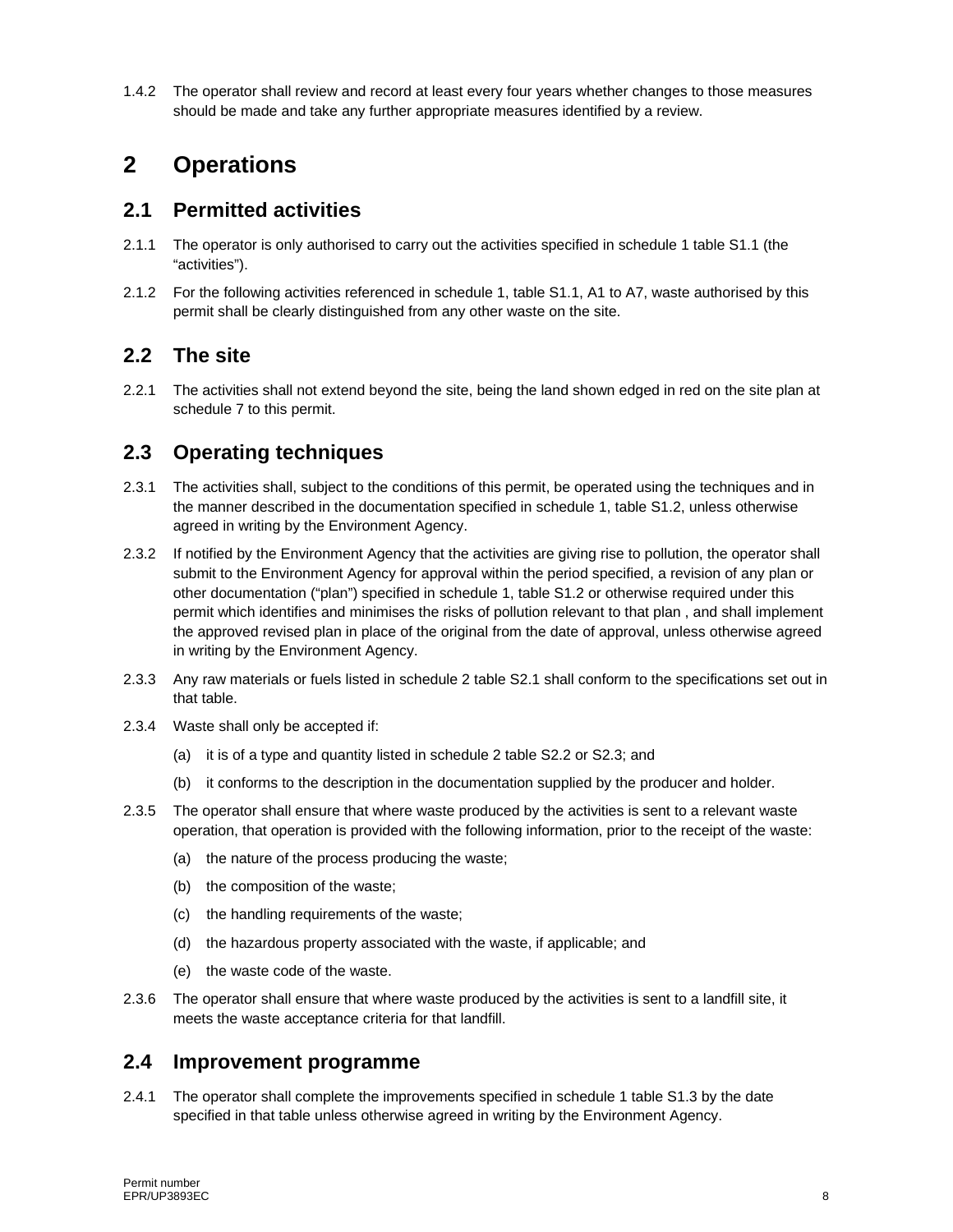2.4.2 Except in the case of an improvement which consists only of a submission to the Environment Agency, the operator shall notify the Environment Agency within 14 days of completion of each improvement.

## **3 Emissions and monitoring**

#### **3.1 Emissions to water, air or land**

- 3.1.1 There shall be no point source emissions to water, air or land except from the sources and emission points listed in schedule 3 tables S3.1.
- 3.1.2 The limits given in schedule 3 shall not be exceeded.
- 3.1.3 For the following activities referenced in schedule 1, table S1.1, A1 to A7, periodic monitoring shall be carried out at least once every 5 years for groundwater and 10 years for soil, unless such monitoring is based on a systematic appraisal of the risk of contamination.

### **3.2 Emissions of substances not controlled by emission limits**

- 3.2.1 Emissions of substances not controlled by emission limits (excluding odour) shall not cause pollution. The operator shall not be taken to have breached this condition if appropriate measures, including, but not limited to, those specified in any approved emissions management plan, have been taken to prevent or where that is not practicable, to minimise, those emissions.
- 3.2.2 The operator shall:
	- (a) if notified by the Environment Agency that the activities are giving rise to pollution, submit to the Environment Agency for approval within the period specified, an emissions management plan which identifies and minimises the risks of pollution from emissions of substances not controlled by emission limits;
	- (b) implement the approved emissions management plan, from the date of approval, unless otherwise agreed in writing by the Environment Agency.
- 3.2.3 All liquids in containers, whose emission to water or land could cause pollution, shall be provided with secondary containment, unless the operator has used other appropriate measures to prevent or where that is not practicable, to minimise, leakage and spillage from the primary container.

#### **3.3 Odour**

3.3.1 Emissions from the activities shall be free from odour at levels likely to cause pollution outside the site, as perceived by an authorised officer of the Environment Agency, unless the operator has used appropriate measures, including, but not limited to, those specified in any approved odour management plan, to prevent or where that is not practicable to minimise the odour.

### **3.4 Noise and vibration**

- 3.4.1 Emissions from the activities shall be free from noise and vibration at levels likely to cause pollution outside the site, as perceived by an authorised officer of the Environment Agency, unless the operator has used appropriate measures, including, but not limited to, those specified in any approved noise and vibration management plan to prevent or where that is not practicable to minimise the noise and vibration.
- 3.4.2 The operator shall:
	- (a) if notified by the Environment Agency that the activities are giving rise to pollution outside the site due to noise and vibration, submit to the Environment Agency for approval within the period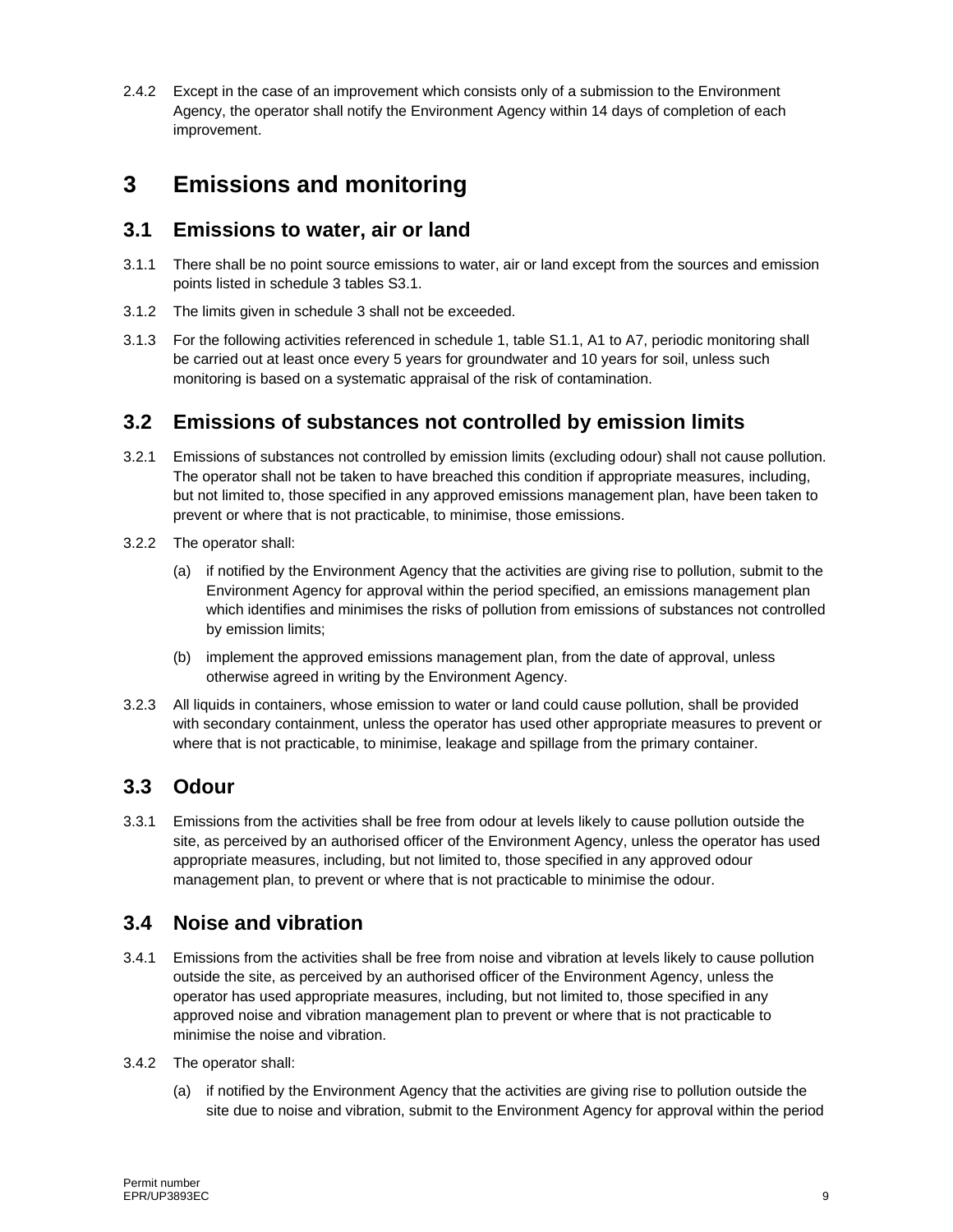specified, a noise and vibration management plan which identifies and minimises the risks of pollution from noise and vibration;

(b) implement the approved noise and vibration management plan, from the date of approval, unless otherwise agreed in writing by the Environment Agency.

### **3.5 Monitoring**

- 3.5.1 The operator shall, unless otherwise agreed in writing by the Environment Agency, undertake the monitoring specified in the following tables in schedule 3 to this permit:
	- (a) point source emissions specified in tables S3.1;
	- (b) process monitoring specified in table S3.2;
	- (c) bioaerosols monitoring specified in table S3.3.
- 3.5.2 The operator shall maintain records of all monitoring required by this permit including records of the taking and analysis of samples, instrument measurements (periodic and continual), calibrations, examinations, tests and surveys and any assessment or evaluation made on the basis of such data.
- 3.5.3 Monitoring equipment, techniques, personnel and organisations employed for the emissions monitoring programme and the environmental or other monitoring specified in condition 3.5.1 shall have either MCERTS certification or MCERTS accreditation (as appropriate), where available, unless otherwise agreed in writing by the Environment Agency.
- 3.5.4 Permanent means of access shall be provided to enable sampling/monitoring to be carried out in relation to the emission points specified in schedule 3 tables S3.1 and S3.2 unless otherwise agreed in writing by the Environment Agency.

#### **3.6 Pests**

- 3.6.1 The activities shall not give rise to the presence of pests which are likely to cause pollution, hazard or annoyance outside the boundary of the site. The operator shall not be taken to have breached this condition if appropriate measures, including, but not limited to, those specified in any approved pests management plan, have been taken to prevent or where that is not practicable, to minimise the presence of pests on the site.
- 3.6.2 The operator shall:
	- (a) if notified by the Environment Agency, submit to the Environment Agency for approval within the period specified, a pests management plan which identifies and minimises risks of pollution from pests;
	- (b) implement the pests management plan, from the date of approval, unless otherwise agreed in writing by the Environment Agency.

#### **3.7 Fire prevention**

- 3.7.1 The operator shall take all appropriate measures to prevent fires on site and minimise the risk of pollution from them including, but not limited to, those specified in any approved fire prevention plan.
- 3.7.2 The operator shall:
	- (a) if notified by the Environment Agency that the activities are giving rise to a risk of fire, submit to the Environment Agency for approval within the period specified, a fire prevention plan which prevents fires and minimises the risk of pollution from fires;
	- (b) implement the fire prevention plan, from the date of approval, unless otherwise agreed in writing by the Environment Agency.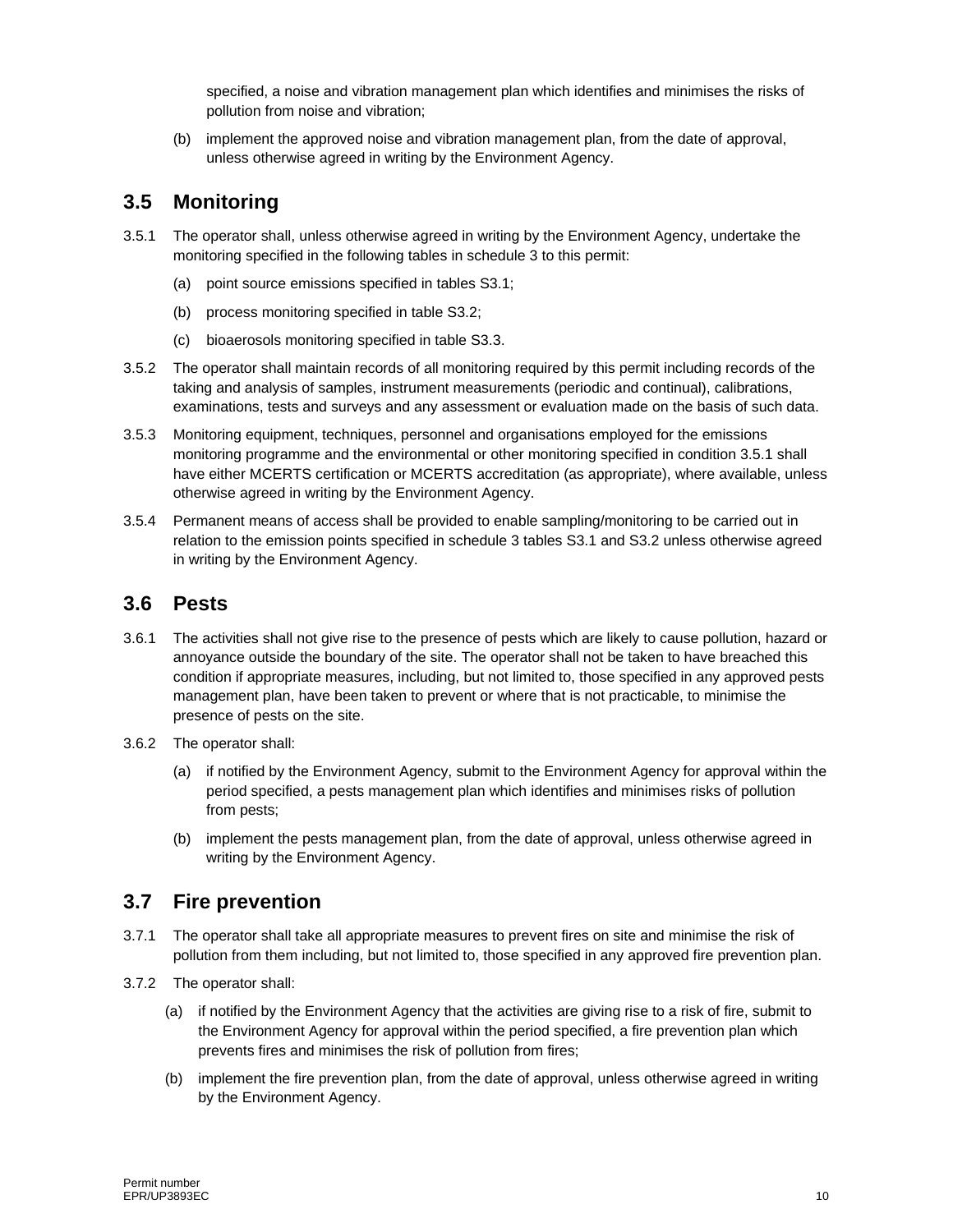## **4 Information**

#### **4.1 Records**

- 4.1.1 All records required to be made by this permit shall:
	- (a) be legible;
	- (b) be made as soon as reasonably practicable;
	- (c) if amended, be amended in such a way that the original and any subsequent amendments remain legible, or are capable of retrieval; and
	- (d) be retained, unless otherwise agreed in writing by the Environment Agency, for at least 6 years from the date when the records were made, or in the case of the following records until permit surrender:
		- (i) off-site environmental effects; and
		- (ii) matters which affect the condition of the land and groundwater.
- 4.1.2 The operator shall keep on site all records, plans and the management system required to be maintained by this permit, unless otherwise agreed in writing by the Environment Agency.

### **4.2 Reporting**

- 4.2.1 The operator shall send all reports and notifications required by the permit to the Environment Agency using the contact details supplied in writing by the Environment Agency.
- 4.2.2 A report or reports on the performance of the activities over the previous year shall be submitted to the Environment Agency by 31 January (or other date agreed in writing by the Environment Agency) each year. The report(s) shall include as a minimum:
	- (a) a review of the results of the monitoring and assessment carried out in accordance with the permit including an interpretive review of that data;
	- (b) the annual production/treatment data set out in schedule 4 table S4.2; and
	- (c) the performance parameters set out in schedule 4 table S4.3 using the forms specified in table S4.4 of that schedule.
- 4.2.3 Within 28 days of the end of the reporting period the operator shall, unless otherwise agreed in writing by the Environment Agency, submit reports of the monitoring and assessment carried out in accordance with the conditions of this permit, as follows:
	- (a) in respect of the parameters and emission points specified in schedule 4 table S4.1;
	- (b) for the reporting periods specified in schedule 4 table S4.1 and using the forms specified in schedule 4 table S4.4; and
	- (c) giving the information from such results and assessments as may be required by the forms specified in those tables.
- 4.2.4 The operator shall, unless notice under this condition has been served within the preceding four years, submit to the Environment Agency, within six months of receipt of a written notice, a report assessing whether there are other appropriate measures that could be taken to prevent, or where that is not practicable, to minimise pollution.
- 4.2.5 Within 1 month of the end of each quarter, the operator shall submit to the Environment Agency using the form made available for the purpose, the information specified on the form relating to the site and the waste accepted and removed from it during the previous quarter.
- 4.2.6 The operator shall submit to the Environment Agency a bi-annual report of the efficiency of the biofilter in the first year of compost operations. This shall include but not be limited to, the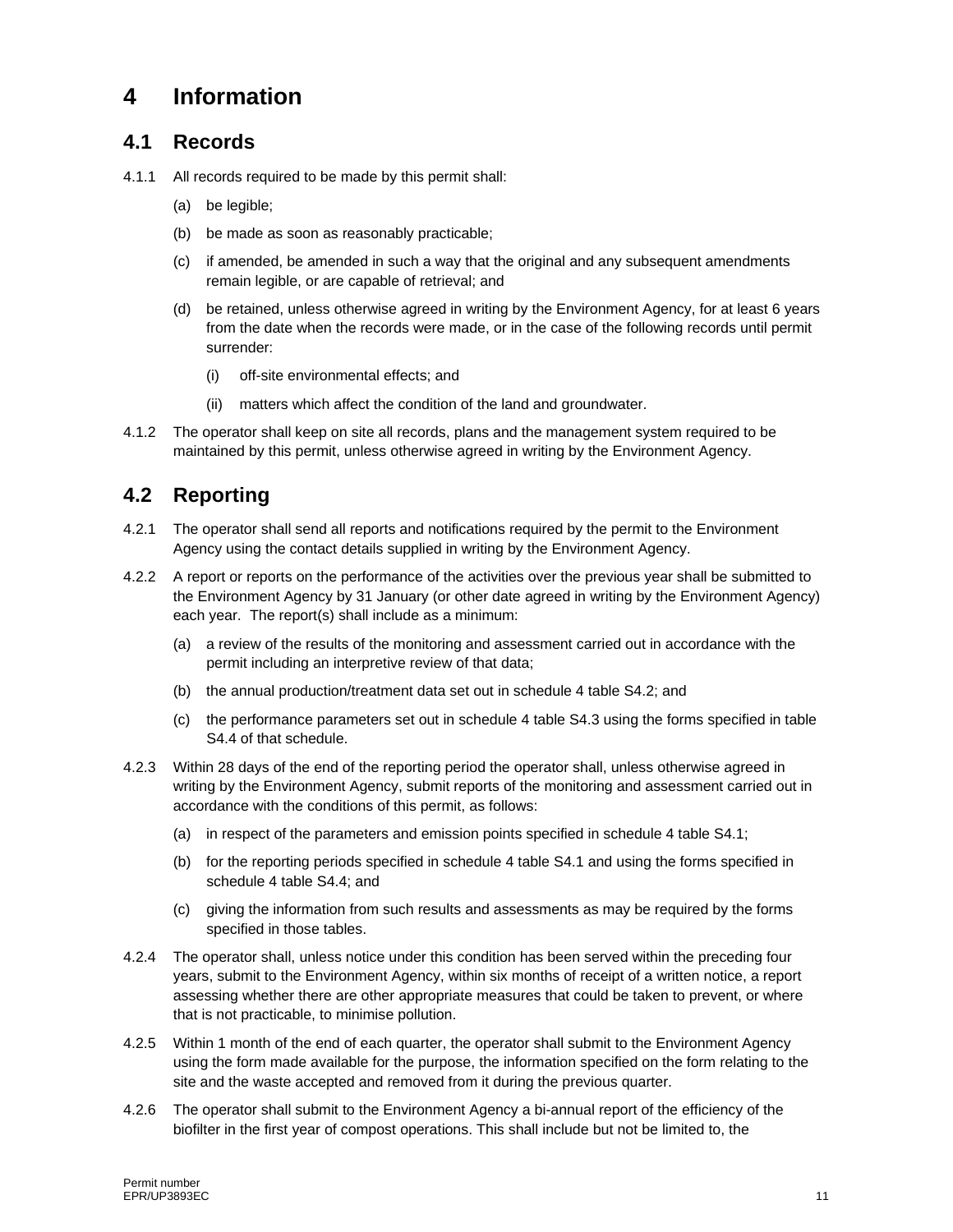assessment of the efficiency to reduce odours, the summary of maintenance and any recommissioning planned or conducted, assessment of back pressure, venting and cracking. Thereafter the operator shall submit the report within one month of the end of each year, unless otherwise agreed in writing by the Environment Agency.

#### **4.3 Notifications**

- 4.3.1 In the event:
	- (a) that the operation of the activities gives rise to an incident or accident which significantly affects or may significantly affect the environment, the operator must immediately—
		- (i) inform the Environment Agency,
		- (ii) take the measures necessary to limit the environmental consequences of such an incident or accident, and
		- (iii) take the measures necessary to prevent further possible incidents or accidents;
	- (b) of a breach of any permit condition the operator must immediately—
		- (i) inform the Environment Agency, and
		- (ii) take the measures necessary to ensure that compliance is restored within the shortest possible time;
	- (c) of a breach of permit condition which poses an immediate danger to human health or threatens to cause an immediate significant adverse effect on the environment, the operator must immediately suspend the operation of the activities or the relevant part of it until compliance with the permit conditions has been restored.
- 4.3.2 Any information provided under condition 4.3.1 (a)(i), or 4.3.1 (b)(i) where the information relates to the breach of a limit specified in the permit, shall be confirmed by sending the information listed in schedule 5 to this permit within the time period specified in that schedule.
- 4.3.3 Where the Environment Agency has requested in writing that it shall be notified when the operator is to undertake monitoring and/or spot sampling, the operator shall inform the Environment Agency when the relevant monitoring and/or spot sampling is to take place. The operator shall provide this information to the Environment Agency at least 14 days before the date the monitoring is to be undertaken.
- 4.3.4 The Environment Agency shall be notified within 14 days of the occurrence of the following matters, except where such disclosure is prohibited by Stock Exchange rules:

Where the operator is a registered company:

- (a) any change in the operator's trading name, registered name or registered office address; and
- (b) any steps taken with a view to the operator going into administration, entering into a company voluntary arrangement or being wound up.

Where the operator is a corporate body other than a registered company:

- (a) any change in the operator's name or address; and
- (b) any steps taken with a view to the dissolution of the operator.

In any other case:

- (a) the death of any of the named operators (where the operator consists of more than one named individual);
- (b) any change in the operator's name(s) or address(es); and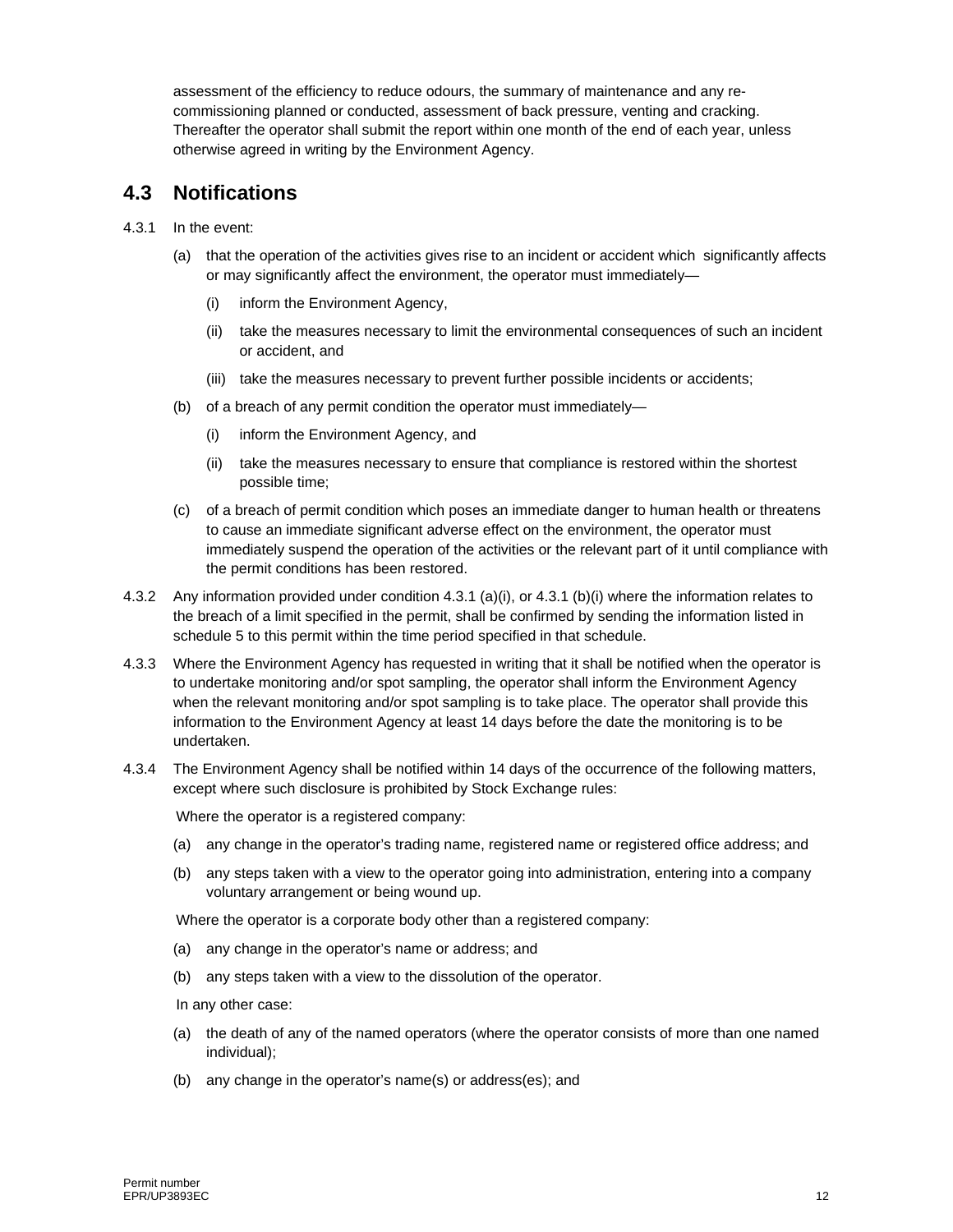- (c) any steps taken with a view to the operator, or any one of them, going into bankruptcy, entering into a composition or arrangement with creditors, or, in the case of them being in a partnership, dissolving the partnership.
- 4.3.5 Where the operator proposes to make a change in the nature or functioning, or an extension of the activities, which may have consequences for the environment and the change is not otherwise the subject of an application for approval under the Regulations or this permit:
	- (a) the Environment Agency shall be notified at least 14 days before making the change; and
	- (b) the notification shall contain a description of the proposed change in operation.
- 4.3.6 The Environment Agency shall be given at least 14 days notice before implementation of any part of the site closure plan.

### **4.4 Interpretation**

- 4.4.1 In this permit the expressions listed in schedule 6 shall have the meaning given in that schedule.
- 4.4.2 In this permit references to reports and notifications mean written reports and notifications, except where reference is made to notification being made "immediately", in which case it may be provided by telephone.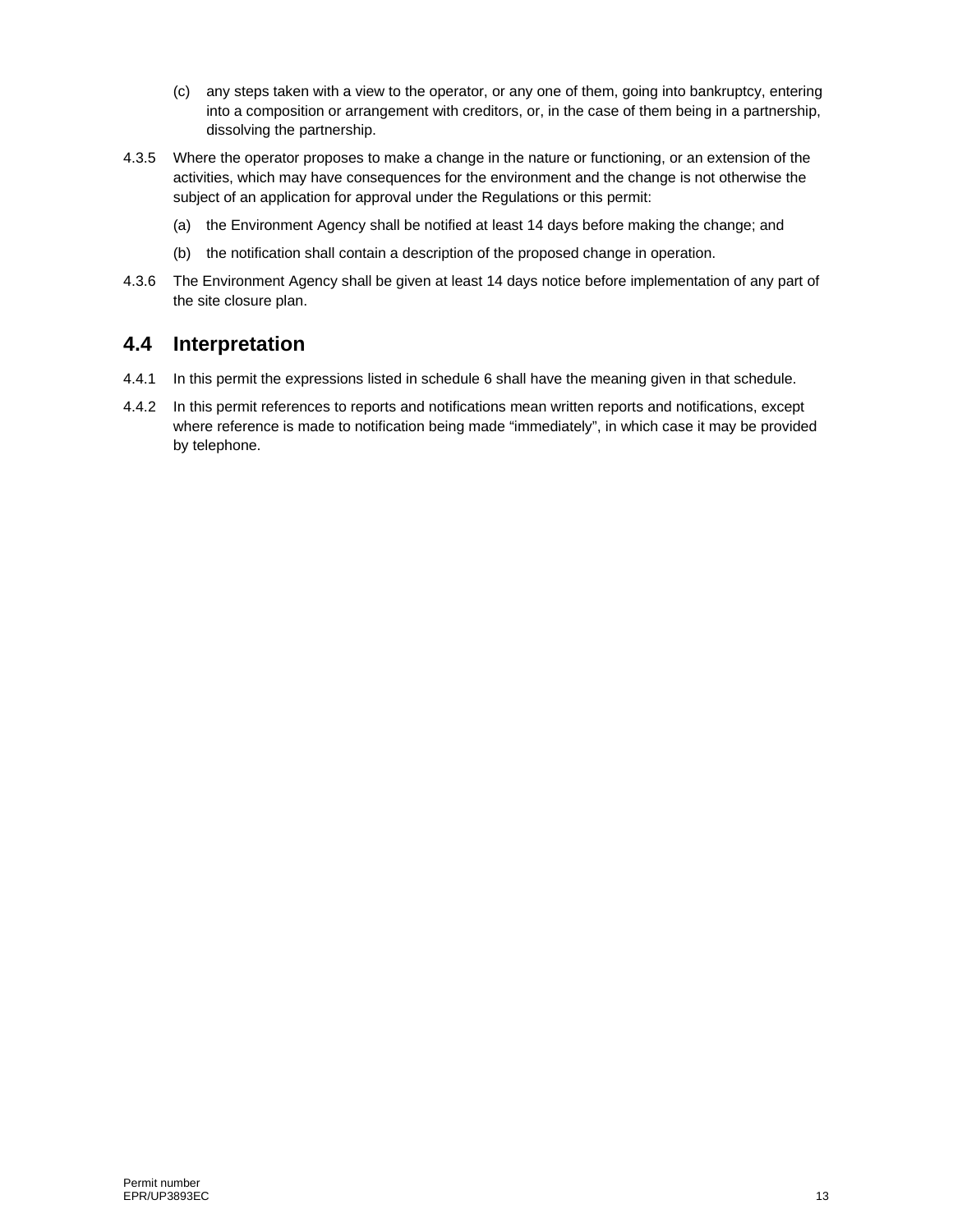# **Schedule 1 – Operations**

| <b>Table S1.1 Activities</b> |                                                                                                                                                                                   |                                                                                                                                                    |                                                                                                                                                                                                                                                                                                                                                                                                                                                                    |  |
|------------------------------|-----------------------------------------------------------------------------------------------------------------------------------------------------------------------------------|----------------------------------------------------------------------------------------------------------------------------------------------------|--------------------------------------------------------------------------------------------------------------------------------------------------------------------------------------------------------------------------------------------------------------------------------------------------------------------------------------------------------------------------------------------------------------------------------------------------------------------|--|
| <b>Activity</b><br>reference | <b>Activity listed in Schedule</b><br>1 of the EP Regulations                                                                                                                     | <b>Description of specified</b><br>activity and WFD Annex I<br>and II operations                                                                   | <b>Limits of specified</b><br>activity and waste types                                                                                                                                                                                                                                                                                                                                                                                                             |  |
| A1                           | S5.4 A(1) (b) (i)<br>Recovery or a mix of<br>recovery and disposal of<br>non hazardous waste with a<br>capacity exceeding 75<br>tonnes per day involving<br>biological treatment. | R3: Recycling/reclamation<br>of organic substances<br>which are not used as<br>solvents.                                                           | From receipt of permitted<br>waste through to<br>composting and recovery of<br>by-products.<br>Composting of waste under<br>aerobic conditions in closed<br>composting reactors or in<br>closed vessels/buildings<br>fitted with appropriate odour<br>abatement.<br>Maturation of waste in<br>windrows located within the<br>area as shown on the site<br>plan in Schedule 7.<br>Waste types suitable for<br>acceptance are limited to<br>those specified in Table |  |
|                              |                                                                                                                                                                                   |                                                                                                                                                    | S2.2.                                                                                                                                                                                                                                                                                                                                                                                                                                                              |  |
| A <sub>2</sub>               | <b>Directly Associated Activity</b><br>Storage of waste pending<br>recovery or disposal.                                                                                          | R13: Storage of waste<br>pending the R3 operation<br>(excluding temporary<br>storage, pending collection,<br>on the site where it is<br>produced). | From the receipt of waste to<br>despatch for composting or<br>despatch off site for<br>recovery and/or disposal.<br>Storage of waste in an<br>enclosed building fitted with<br>appropriate odour<br>abatement and on an<br>impermeable surface with<br>sealed drainage.<br>Waste types suitable for<br>acceptance are limited to<br>those specified in Table<br>S <sub>2.2</sub> .                                                                                 |  |
| A <sub>3</sub>               | Physical treatment for the<br>purposes of recycling.                                                                                                                              | R3: Recycling/reclamation<br>of organic substances<br>which are not used as<br>solvents.                                                           | From the receipt of waste to<br>despatch for composting or<br>despatch off site for<br>recovery.<br>Pre-treatment of waste prior<br>to composting in an<br>enclosed building and on an<br>impermeable surface                                                                                                                                                                                                                                                      |  |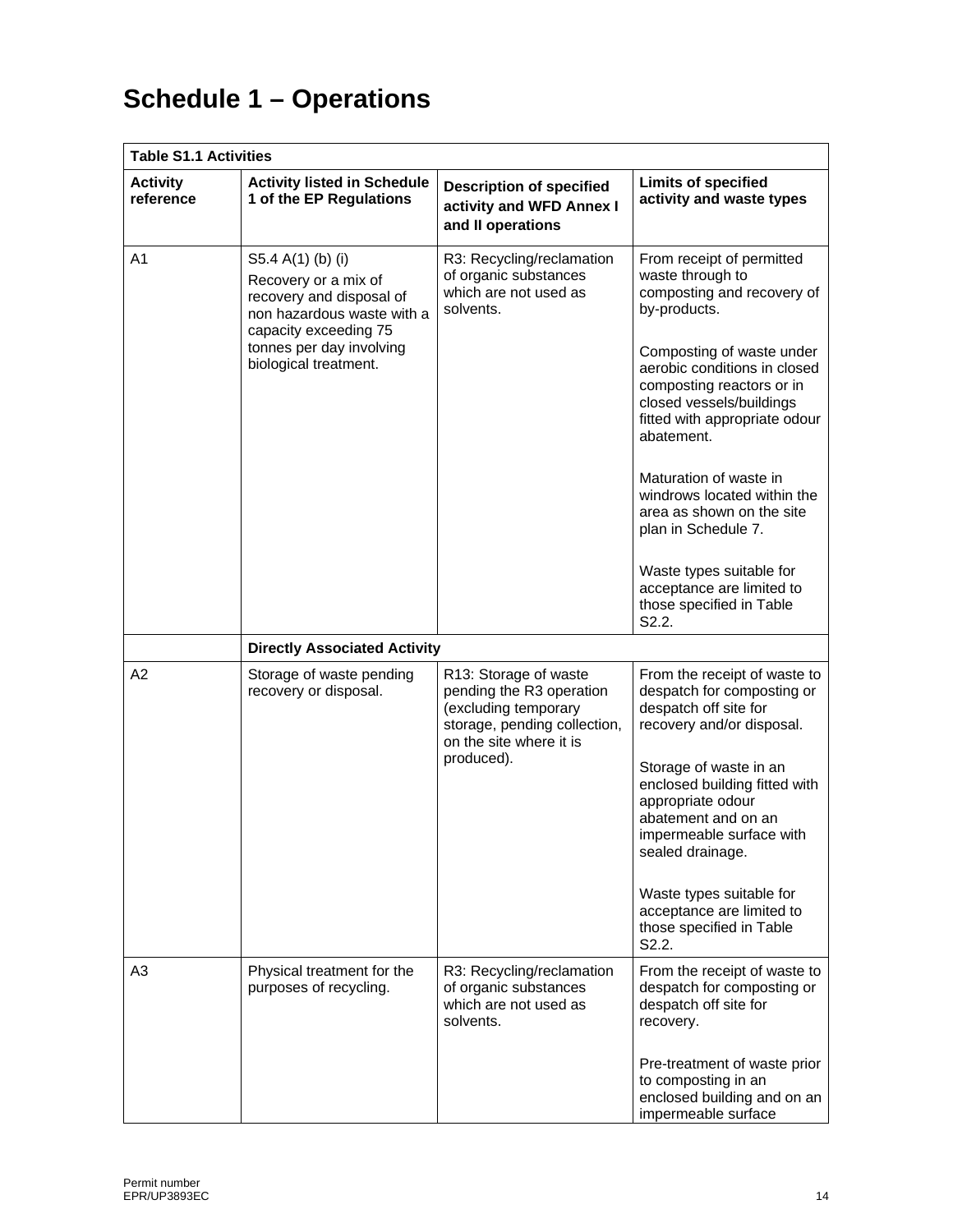| <b>Table S1.1 Activities</b> |                                                                                                                                                                      |                                                                                                                                                                                                                                                                                                                                                                                                                                                                                                                        |                              |                                                                                                                                                                        |
|------------------------------|----------------------------------------------------------------------------------------------------------------------------------------------------------------------|------------------------------------------------------------------------------------------------------------------------------------------------------------------------------------------------------------------------------------------------------------------------------------------------------------------------------------------------------------------------------------------------------------------------------------------------------------------------------------------------------------------------|------------------------------|------------------------------------------------------------------------------------------------------------------------------------------------------------------------|
| <b>Activity</b><br>reference | <b>Activity listed in Schedule</b><br>1 of the EP Regulations                                                                                                        | <b>Description of specified</b><br>activity and WFD Annex I<br>and II operations                                                                                                                                                                                                                                                                                                                                                                                                                                       |                              | <b>Limits of specified</b><br>activity and waste types                                                                                                                 |
|                              |                                                                                                                                                                      |                                                                                                                                                                                                                                                                                                                                                                                                                                                                                                                        |                              | including shredding and<br>screening.                                                                                                                                  |
|                              |                                                                                                                                                                      |                                                                                                                                                                                                                                                                                                                                                                                                                                                                                                                        |                              | Post-treatment of<br>processed compost on a<br>maturation pad with an<br>impermeable surface<br>including screening to<br>remove contraries.                           |
|                              |                                                                                                                                                                      |                                                                                                                                                                                                                                                                                                                                                                                                                                                                                                                        |                              | Waste types suitable for<br>acceptance are limited to<br>those specified in Table<br>S2.2.                                                                             |
| A4                           | Raw material storage.                                                                                                                                                | Storage of raw materials.                                                                                                                                                                                                                                                                                                                                                                                                                                                                                              |                              | From the receipt of raw<br>materials to despatch for<br>use within the facility.                                                                                       |
| A5                           | Compost storage.                                                                                                                                                     | Storage of processed<br>compost on an open<br>maturation pad with an<br>impermeable surface.                                                                                                                                                                                                                                                                                                                                                                                                                           |                              | From the receipt of<br>processed compost<br>produced at the facility to<br>despatch for use off-site.                                                                  |
| A6                           | Process water collection<br>and storage.                                                                                                                             | Collection and storage of<br>dirty surface water and<br>storage tanks. Maturation<br>pad runoff water drains to a<br>leachate lagoon.                                                                                                                                                                                                                                                                                                                                                                                  | compost liquor/leachate in 4 | From the receipt of compost<br>leachate produced at the<br>facility to despatch for<br>treatment at the facility or<br>despatch off site for<br>recovery or disposal.  |
| A7                           | Surface water collection<br>and storage.                                                                                                                             | Collection and storage of<br>uncontaminated roof and<br>site surface water is<br>managed separately to that<br>which lands on process<br>areas. It is collected<br>through the roof drainage<br>system and directed to the<br>rain water recycling facility.<br>There are three holding<br>tanks for rainwater which is<br>captured and used as<br>washdown waters for<br>processing areas. Excess<br>water is directed through an<br>underground drainage pipe<br>connecting to the surface<br>water drainage system. |                              | From the collection of<br>uncontaminated roof and<br>site surface water from non<br>operational areas only to re-<br>use within the facility or<br>discharged offsite. |
| <b>Activity</b><br>reference | Description of activities for waste<br>operations                                                                                                                    |                                                                                                                                                                                                                                                                                                                                                                                                                                                                                                                        | <b>Limits of activities</b>  |                                                                                                                                                                        |
| A8                           | R13: Storage of waste pending any of the<br>operations numbered R1 to R12 (excluding<br>temporary storage, pending collection, on<br>the site where it is produced). |                                                                                                                                                                                                                                                                                                                                                                                                                                                                                                                        | for the purpose of recovery. | Storage of waste prior to transfer off-site<br>Waste types as specified in Table S2.3.                                                                                 |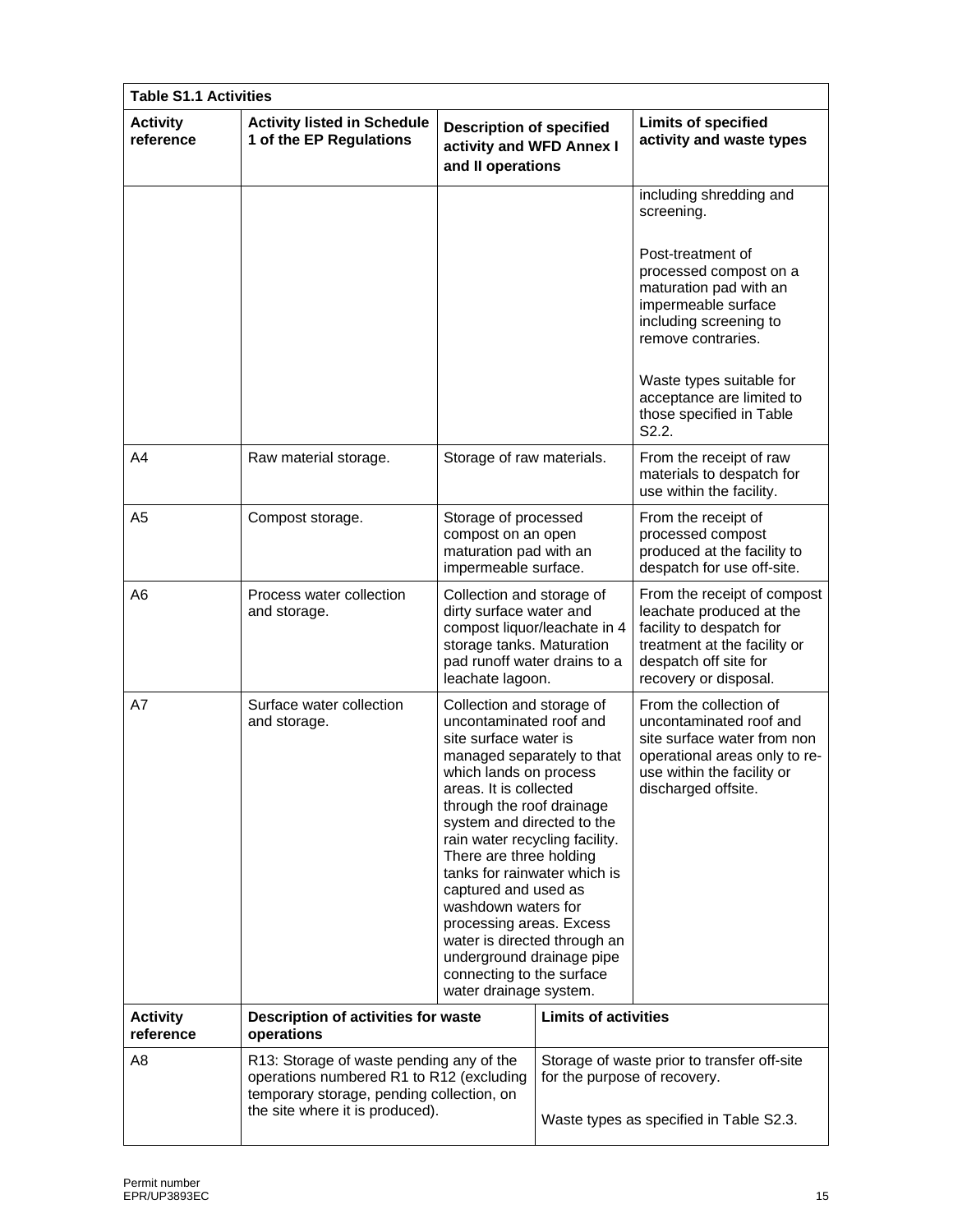| <b>Table S1.1 Activities</b> |                                                               |                                                                                  |           |                                                                                                                                                                            |
|------------------------------|---------------------------------------------------------------|----------------------------------------------------------------------------------|-----------|----------------------------------------------------------------------------------------------------------------------------------------------------------------------------|
| <b>Activity</b><br>reference | <b>Activity listed in Schedule</b><br>1 of the EP Regulations | <b>Description of specified</b><br>activity and WFD Annex I<br>and II operations |           | Limits of specified<br>activity and waste types                                                                                                                            |
|                              |                                                               |                                                                                  |           | Storage limited to a maximum of 30 tonnes<br>at any one time in the area outlined in<br>green on the site plan in Schedule 7 and<br>labelled as 'waste transfer facility'. |
|                              |                                                               |                                                                                  | 24 hours. | Wastes shall be stored for no longer than                                                                                                                                  |

| <b>Table S1.2 Operating techniques</b>                                                     |                                                                                                                                                                                                                                                                                                                                                                                          |                      |  |
|--------------------------------------------------------------------------------------------|------------------------------------------------------------------------------------------------------------------------------------------------------------------------------------------------------------------------------------------------------------------------------------------------------------------------------------------------------------------------------------------|----------------------|--|
| <b>Description</b>                                                                         | <b>Parts</b>                                                                                                                                                                                                                                                                                                                                                                             | <b>Date Received</b> |  |
| Application                                                                                | The operating techniques contained within the operators original permit<br>application documentation and any additional documentation addressing<br>operating techniques contained in any subsequent variation application<br>documentation, where applicable.                                                                                                                           | 25/09/07             |  |
| Environment<br>Agency<br>Request                                                           | Odour Management Plan (March 2013, version 2)                                                                                                                                                                                                                                                                                                                                            | 12/05/14             |  |
| Application                                                                                | Document 'WLC01' - Fugitive Emissions Management Plan.<br>Document 'WLC013' - Noise and Vibration Management Plan.                                                                                                                                                                                                                                                                       | 10/12/15             |  |
|                                                                                            | Section 3a - technical standards, Part B4 of the application form.<br>Document 'WLC15' - Site Plan.                                                                                                                                                                                                                                                                                      | 19/02/16             |  |
| Response to<br>Schedule 5<br>Notice dated<br>16/03/16                                      | Response to questions 16 to 23 providing appropriate risk management<br>measures in an updated H1 Risk Assessment.<br>Document 'WLC02' - Management System for the waste transfer facility.<br>Document 'WLC12' - Drainage and Leachate Management Plan.<br>Document 'WLC03' - Odour Management Plan for the waste transfer<br>facility.<br>Document 'WLC06' - Accident Management Plan. | 12/04/16             |  |
| Response to<br>requests for<br>further<br>information<br>dated<br>27/04/16 and<br>28/04/16 | Responses to questions regarding site plans, the quarantine area,<br>hazardous wastes, the area receiving leachate and leachate transfer.                                                                                                                                                                                                                                                | 05/05/16             |  |

| Table S1.3 Improvement programme requirements |                                                                                                                                                                                                                             |             |  |
|-----------------------------------------------|-----------------------------------------------------------------------------------------------------------------------------------------------------------------------------------------------------------------------------|-------------|--|
| Reference                                     | Requirement                                                                                                                                                                                                                 | <b>Date</b> |  |
| IC <sub>1</sub>                               | An improved Odour Management Plan shall be written and approved by the<br>Environment Agency.                                                                                                                               | Completed   |  |
| IC <sub>2</sub>                               | The operator shall submit revised written procedures for approval to meet<br>all the relevant BAT requirements for the A1 activity detailed in Sector<br>Guidance Note IPPC S5.06 - Guidance for the Treatment of Hazardous | 09/09/16    |  |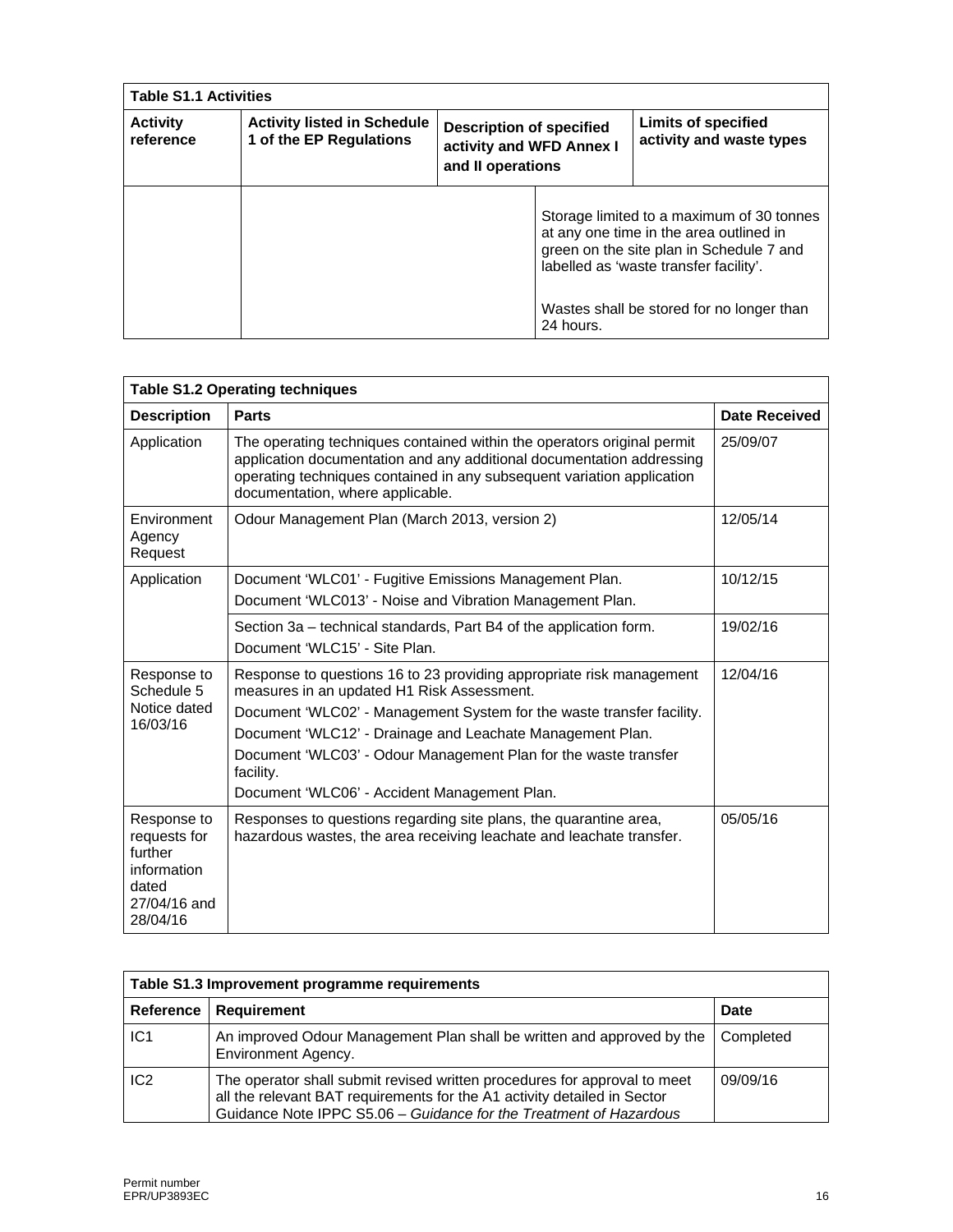| Table S1.3 Improvement programme requirements |                                                                                                          |             |
|-----------------------------------------------|----------------------------------------------------------------------------------------------------------|-------------|
|                                               | Reference   Requirement                                                                                  | <b>Date</b> |
|                                               | and Non Hazardous Waste. The procedures must contain dates for<br>implementation of individual measures. |             |

# **Schedule 2 – Waste types, raw materials and fuels**

| l Table S2.1 Raw materials and fuels l |                      |  |
|----------------------------------------|----------------------|--|
| Raw materials and fuel description     | <b>Specification</b> |  |
| --                                     | $- -$                |  |

| Table S2.2 Permitted waste types and quantities for composting in closed systems |                                                                                                                                                                                                                                                                                                                         |  |
|----------------------------------------------------------------------------------|-------------------------------------------------------------------------------------------------------------------------------------------------------------------------------------------------------------------------------------------------------------------------------------------------------------------------|--|
| <b>Maximum quantity</b>                                                          | Annual throughput shall not exceed 75,000 tonnes.                                                                                                                                                                                                                                                                       |  |
| <b>Exclusions</b>                                                                | Wastes having any of the following characteristics shall not be accepted:<br>- consisting solely or mainly of dusts (except sawdust), powders, or loose fibres<br>- wastes containing treated wood, wood-preserving agents or other biocides,<br>persistent organic pollutants, Japanese Knotweed<br>- hazardous wastes |  |
| Waste code                                                                       | <b>Description</b>                                                                                                                                                                                                                                                                                                      |  |
| 02                                                                               | Wastes from agriculture, horticulture, aquaculture, forestry, hunting and<br>fishing, food preparation and processing                                                                                                                                                                                                   |  |
| 02 01                                                                            | wastes from agriculture, horticulture, aquaculture, forestry, hunting and<br>fishing                                                                                                                                                                                                                                    |  |
| 02 01 02                                                                         | animal-tissue waste                                                                                                                                                                                                                                                                                                     |  |
| 02 01 03                                                                         | plant-tissue waste                                                                                                                                                                                                                                                                                                      |  |
| 02 01 06                                                                         | animal faeces, urine and manure including spoiled straw                                                                                                                                                                                                                                                                 |  |
| 02 01 07                                                                         | wastes from forestry comprising wood and plant tissue                                                                                                                                                                                                                                                                   |  |
| 02 02                                                                            | wastes from the preparation and processing of meat, fish and other foods of<br>animal origin                                                                                                                                                                                                                            |  |
| 02 02 02                                                                         | Animal tissue waste (excluding animal blood)                                                                                                                                                                                                                                                                            |  |
| 02 02 03                                                                         | Shells from shellfish processing (where all the flesh has been removed)                                                                                                                                                                                                                                                 |  |
| 02 02 99                                                                         | Horse manure, farmyard manure and bedding                                                                                                                                                                                                                                                                               |  |
| 02 03                                                                            | wastes from fruit, vegetables, cereals, edible oils, cocoa, coffee, tea and<br>tobacco preparation and processing; conserve production; yeast and yeast<br>extract production, molasses preparation and fermentation                                                                                                    |  |
| 02 03 04                                                                         | Biodegradable materials unsuitable for consumption or processing (other than those<br>containing dangerous substances)                                                                                                                                                                                                  |  |
| 02 05                                                                            | wastes from the dairy products industry                                                                                                                                                                                                                                                                                 |  |
| 02 05 01                                                                         | Biodegradable materials unsuitable for consumption or processing (other than those<br>containing dangerous substances)                                                                                                                                                                                                  |  |
| 02 06                                                                            | wastes from the baking and confectionery industry                                                                                                                                                                                                                                                                       |  |
| 02 06 01                                                                         | Biodegradable materials unsuitable for consumption or processing (other than those<br>containing dangerous substances)                                                                                                                                                                                                  |  |
| 02 07                                                                            | wastes from the production of alcoholic and non-alcoholic beverages (except<br>coffee, tea and cocoa)                                                                                                                                                                                                                   |  |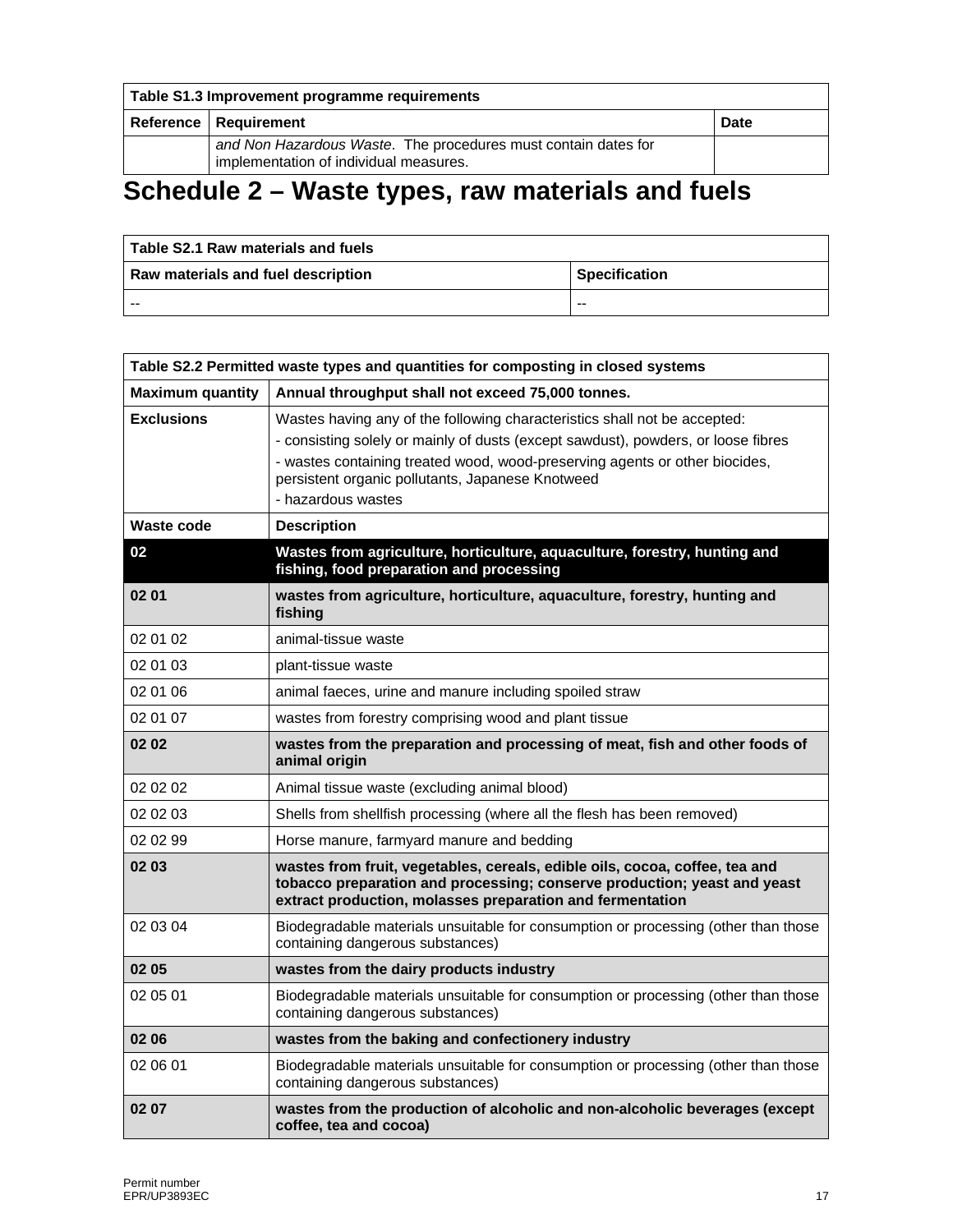| Table S2.2 Permitted waste types and quantities for composting in closed systems |                                                                                                                                                                                                                                                                                                                         |  |  |  |
|----------------------------------------------------------------------------------|-------------------------------------------------------------------------------------------------------------------------------------------------------------------------------------------------------------------------------------------------------------------------------------------------------------------------|--|--|--|
| <b>Maximum quantity</b>                                                          | Annual throughput shall not exceed 75,000 tonnes.                                                                                                                                                                                                                                                                       |  |  |  |
| <b>Exclusions</b>                                                                | Wastes having any of the following characteristics shall not be accepted:<br>- consisting solely or mainly of dusts (except sawdust), powders, or loose fibres<br>- wastes containing treated wood, wood-preserving agents or other biocides,<br>persistent organic pollutants, Japanese Knotweed<br>- hazardous wastes |  |  |  |
| <b>Waste code</b>                                                                | <b>Description</b>                                                                                                                                                                                                                                                                                                      |  |  |  |
| 02 07 01                                                                         | wastes from washing, cleaning and mechanical reduction of raw materials                                                                                                                                                                                                                                                 |  |  |  |
| 02 07 02                                                                         | wastes from spirits distillation                                                                                                                                                                                                                                                                                        |  |  |  |
| 02 07 04                                                                         | materials unsuitable for consumption or processing                                                                                                                                                                                                                                                                      |  |  |  |
| 02 07 99                                                                         | Wastes not otherwise specified (malt husks, hops, spent grains, sludge from the<br>production process, yeast and yeast-like residues, biodegradable material only)                                                                                                                                                      |  |  |  |
| 03                                                                               | Wastes from wood processing and the production of panels and furniture,<br>pulp, paper and cardboard                                                                                                                                                                                                                    |  |  |  |
| 03 01                                                                            | wastes from wood processing and the production of panels and furniture,<br>pulp, paper and cardboard                                                                                                                                                                                                                    |  |  |  |
| 03 01 01                                                                         | waste bark and cork                                                                                                                                                                                                                                                                                                     |  |  |  |
| 03 01 05                                                                         | sawdust, shavings, cuttings, wood, particle board and veneer other than those<br>mentioned in 03 01 04 only                                                                                                                                                                                                             |  |  |  |
| 03 03                                                                            | wastes from pulp, paper and cardboard production and processing                                                                                                                                                                                                                                                         |  |  |  |
| 03 03 01                                                                         | waste bark and wood                                                                                                                                                                                                                                                                                                     |  |  |  |
| 03 03 10                                                                         | fibre rejects not containing hazardous substances                                                                                                                                                                                                                                                                       |  |  |  |
| 04                                                                               | Wastes from the leather, fur and textile industries                                                                                                                                                                                                                                                                     |  |  |  |
| 04 01                                                                            | wastes from the leather and fur industry                                                                                                                                                                                                                                                                                |  |  |  |
| 04 01 01                                                                         | fleshings and lime split wastes<br>Restriction: fleshings may also be described as leather shavings. Allowed only if<br>hides and skins, or parts of them, originating from animals that did not show clinical<br>signs of any disease communicable through that product to humans or animals                           |  |  |  |
| 04 02                                                                            | wastes from the textile industry                                                                                                                                                                                                                                                                                        |  |  |  |
| 04 02 10                                                                         | organic matter from natural products (for example grease, wax, biodegradable<br>material only)                                                                                                                                                                                                                          |  |  |  |
| 15                                                                               | Waste packaging, absorbents, wiping cloths, filter materials and protective<br>clothing not otherwise specified                                                                                                                                                                                                         |  |  |  |
| 15 01                                                                            | packaging (including separately collected municipal packaging waste)                                                                                                                                                                                                                                                    |  |  |  |
| 15 01 01                                                                         | paper and cardboard packaging<br>Restriction: not permitted if any non-biodegradable coating or preserving substance<br>is present                                                                                                                                                                                      |  |  |  |
| 15 01 02                                                                         | plastic packaging (biodegradable only)                                                                                                                                                                                                                                                                                  |  |  |  |
| 15 01 03                                                                         | wooden packaging untreated                                                                                                                                                                                                                                                                                              |  |  |  |
| 15 01 05                                                                         | composite packaging (biodegradable organic packaging only)                                                                                                                                                                                                                                                              |  |  |  |
| 15 01 09                                                                         | textile packaging<br>Restriction: allowed only if entirely natural fibres                                                                                                                                                                                                                                               |  |  |  |
| 17                                                                               | Construction and demolition wastes (including excavated soil from<br>contaminated sites)                                                                                                                                                                                                                                |  |  |  |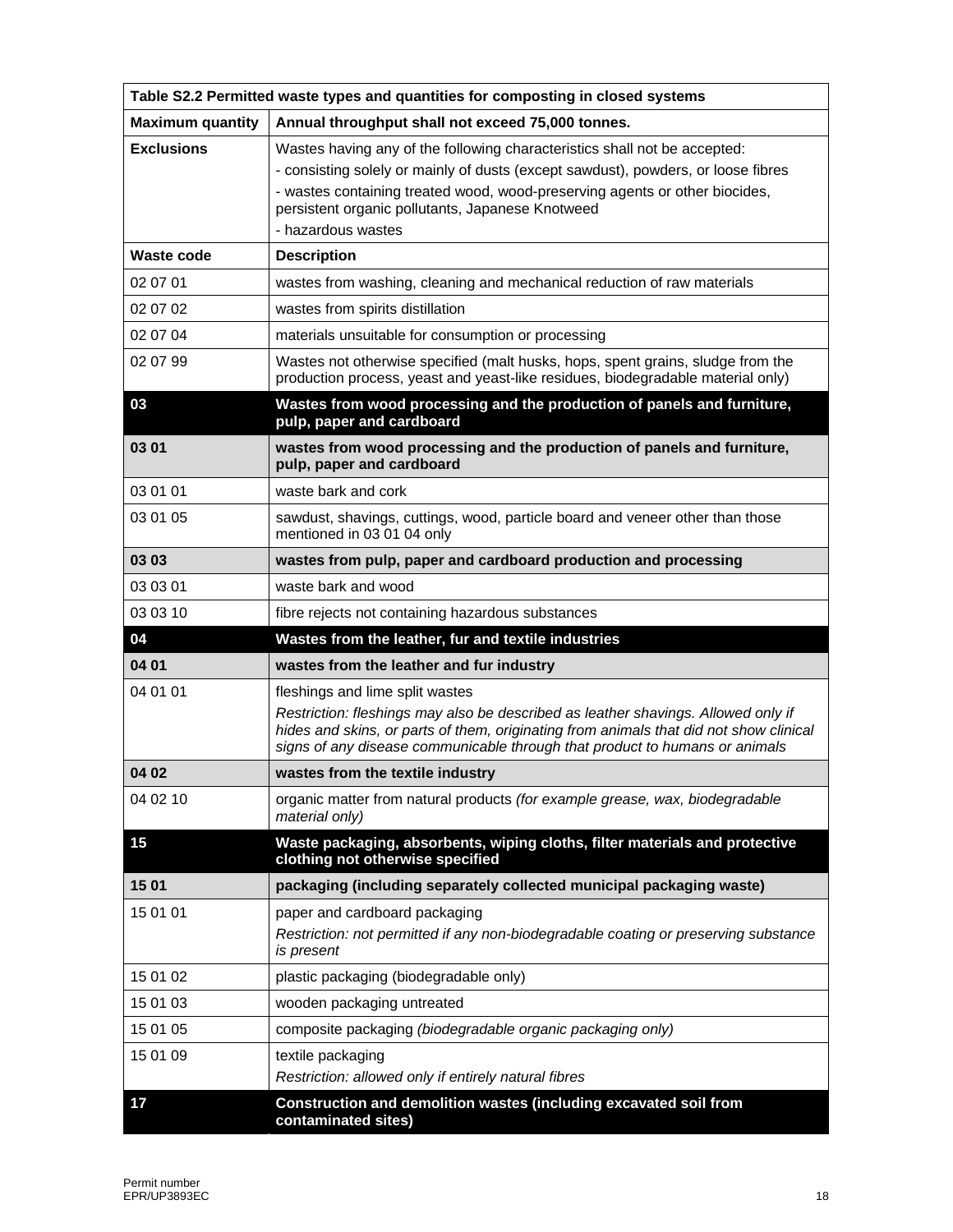| Table S2.2 Permitted waste types and quantities for composting in closed systems |                                                                                                                                                                                                                                                                                                                         |  |  |  |  |
|----------------------------------------------------------------------------------|-------------------------------------------------------------------------------------------------------------------------------------------------------------------------------------------------------------------------------------------------------------------------------------------------------------------------|--|--|--|--|
| <b>Maximum quantity</b>                                                          | Annual throughput shall not exceed 75,000 tonnes.                                                                                                                                                                                                                                                                       |  |  |  |  |
| <b>Exclusions</b>                                                                | Wastes having any of the following characteristics shall not be accepted:<br>- consisting solely or mainly of dusts (except sawdust), powders, or loose fibres<br>- wastes containing treated wood, wood-preserving agents or other biocides,<br>persistent organic pollutants, Japanese Knotweed<br>- hazardous wastes |  |  |  |  |
| <b>Waste code</b>                                                                | <b>Description</b>                                                                                                                                                                                                                                                                                                      |  |  |  |  |
| 1702                                                                             | wood, glass and plastic                                                                                                                                                                                                                                                                                                 |  |  |  |  |
| 17 02 01                                                                         | Wood (Untreated)                                                                                                                                                                                                                                                                                                        |  |  |  |  |
| 1705                                                                             | soil (including excavated soil from contaminated sites), stones and dredging<br>spoil                                                                                                                                                                                                                                   |  |  |  |  |
| 17 05 06                                                                         | De watered dredging spoil and plant tissue waste from inland waters, not containing<br>Japanese Knotweed and not containing dangerous substances                                                                                                                                                                        |  |  |  |  |
| 19                                                                               | Wastes from waste management facilities, off-site waste water treatment<br>plants and the preparation of water intended for human consumption and<br>water for industrial use                                                                                                                                           |  |  |  |  |
| 19 05                                                                            | wastes from aerobic treatment of solid wastes                                                                                                                                                                                                                                                                           |  |  |  |  |
| 19 05 03                                                                         | off-specification compost (only from a process operated according to PAS 100 and<br>QP requirements or another approved standard)                                                                                                                                                                                       |  |  |  |  |
| 19 05 99                                                                         | Wastes not otherwise specified (liquor or leachate from a composting process that<br>accepts only the input wastes allowed by the quality protocol)                                                                                                                                                                     |  |  |  |  |
| 1906                                                                             | wastes from anaerobic treatment of waste                                                                                                                                                                                                                                                                                |  |  |  |  |
| 19 06 03                                                                         | liquor from anaerobic treatment of municipal waste<br>Restriction: allowed only if derived from input types allowed by the Anaerobic<br>Digestate Quality Protocol and are derived from a facility independently certified as<br>complying with BSI PAS 110                                                             |  |  |  |  |
| 19 06 04                                                                         | digestate from anaerobic treatment of municipal waste<br>Restriction: allowed only if derived from input types allowed by the Anaerobic<br>Digestate Quality Protocol and are derived from a facility independently certified as<br>complying with BSI PAS 110                                                          |  |  |  |  |
| 19 06 05                                                                         | liquor from anaerobic treatment of animal and vegetable waste                                                                                                                                                                                                                                                           |  |  |  |  |
|                                                                                  | Restriction: allowed only if derived from input types allowed by the Anaerobic<br>Digestate Quality Protocol and are derived from a facility independently certified as<br>complying with BSI PAS 110                                                                                                                   |  |  |  |  |
| 19 06 06                                                                         | digestate from anaerobic treatment of animal and vegetable waste<br>Restriction: allowed only if derived from input types allowed by the Anaerobic<br>Digestate Quality Protocol and are derived from a facility independently certified as<br>complying with BSI PAS 110                                               |  |  |  |  |
| 20                                                                               | Municipal wastes (household waste and similar commercial, industrial and<br>institutional wastes) including separately collected fractions                                                                                                                                                                              |  |  |  |  |
| 20 01                                                                            | separately collected fractions (except 15 01)                                                                                                                                                                                                                                                                           |  |  |  |  |
| 20 01 01                                                                         | paper and cardboard<br>Restriction: not allowed if any non-biodegradable coating or preserving substance<br>present                                                                                                                                                                                                     |  |  |  |  |
| 20 01 08                                                                         | biodegradable kitchen and canteen waste                                                                                                                                                                                                                                                                                 |  |  |  |  |
| 20 01 25                                                                         | edible oil and fat                                                                                                                                                                                                                                                                                                      |  |  |  |  |
| 20 01 38                                                                         | wood other than that mentioned in 2001 37                                                                                                                                                                                                                                                                               |  |  |  |  |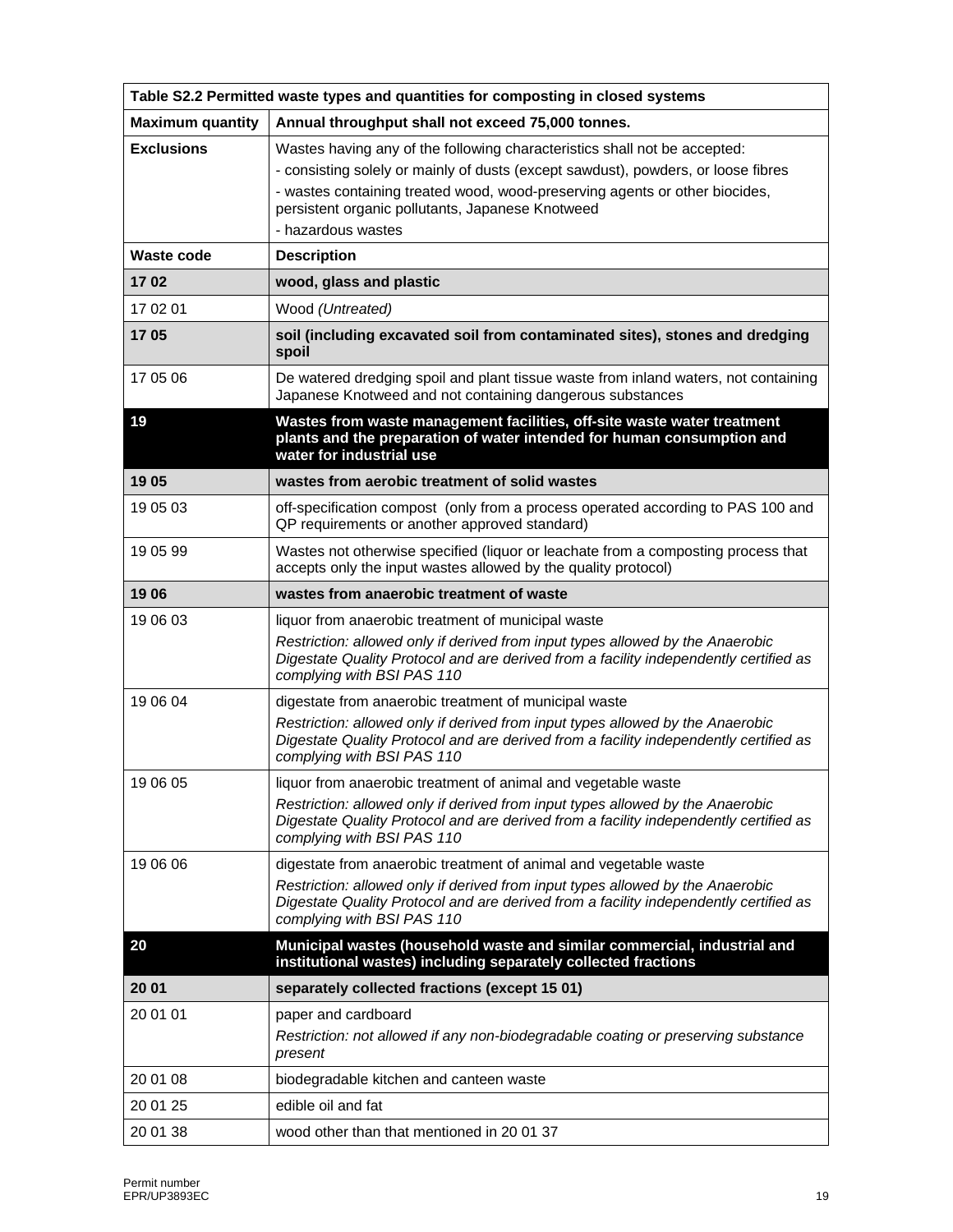| Table S2.2 Permitted waste types and quantities for composting in closed systems |                                                                                                                                                                                                                                                                                                                         |  |  |  |
|----------------------------------------------------------------------------------|-------------------------------------------------------------------------------------------------------------------------------------------------------------------------------------------------------------------------------------------------------------------------------------------------------------------------|--|--|--|
| <b>Maximum quantity</b>                                                          | Annual throughput shall not exceed 75,000 tonnes.                                                                                                                                                                                                                                                                       |  |  |  |
| <b>Exclusions</b>                                                                | Wastes having any of the following characteristics shall not be accepted:<br>- consisting solely or mainly of dusts (except sawdust), powders, or loose fibres<br>- wastes containing treated wood, wood-preserving agents or other biocides,<br>persistent organic pollutants, Japanese Knotweed<br>- hazardous wastes |  |  |  |
| Waste code                                                                       | <b>Description</b>                                                                                                                                                                                                                                                                                                      |  |  |  |
|                                                                                  | Restriction: not allowed if any non-biodegradable coating or preserving substance is<br>present.                                                                                                                                                                                                                        |  |  |  |
| 20 01 39                                                                         | plastics only if independently certified to BS EN 14995                                                                                                                                                                                                                                                                 |  |  |  |
| 20 02                                                                            | garden and park wastes (including cemetery waste)                                                                                                                                                                                                                                                                       |  |  |  |
| 20 02 01                                                                         | biodegradable waste comprising wood and plant tissue                                                                                                                                                                                                                                                                    |  |  |  |
| 20 03                                                                            | other municipal wastes                                                                                                                                                                                                                                                                                                  |  |  |  |
| 20 03 02                                                                         | Biodegradable waste from markets                                                                                                                                                                                                                                                                                        |  |  |  |

| Table S2.3 Permitted waste types and quantities for waste transfer facility |                                                                                                                                                                                                                                                                                                                                                                                         |  |  |  |
|-----------------------------------------------------------------------------|-----------------------------------------------------------------------------------------------------------------------------------------------------------------------------------------------------------------------------------------------------------------------------------------------------------------------------------------------------------------------------------------|--|--|--|
| <b>Maximum quantity</b>                                                     | Annual throughput shall not exceed 20,000 tonnes.                                                                                                                                                                                                                                                                                                                                       |  |  |  |
| <b>Exclusions</b>                                                           | Wastes having any of the following characteristics shall not be accepted:<br>- consisting solely or mainly of dusts (except sawdust), powders, or loose fibres<br>- wastes that are in a form which is either sludge or liquid<br>- wastes containing treated wood, wood-preserving agents or other biocides,<br>persistent organic pollutants, Japanese Knotweed<br>- hazardous wastes |  |  |  |
| <b>Waste code</b>                                                           | <b>Description</b>                                                                                                                                                                                                                                                                                                                                                                      |  |  |  |
| 02                                                                          | Wastes from agriculture, horticulture, aquaculture, forestry, hunting and<br>fishing, food preparation and processing                                                                                                                                                                                                                                                                   |  |  |  |
| 02 01                                                                       | wastes from agriculture, horticulture, aquaculture, forestry, hunting and<br>fishing                                                                                                                                                                                                                                                                                                    |  |  |  |
| 02 01 02                                                                    | animal-tissue waste                                                                                                                                                                                                                                                                                                                                                                     |  |  |  |
| 02 01 03                                                                    | plant-tissue waste                                                                                                                                                                                                                                                                                                                                                                      |  |  |  |
| 02 01 06                                                                    | animal faeces, urine and manure including spoiled straw                                                                                                                                                                                                                                                                                                                                 |  |  |  |
| 02 02                                                                       | wastes from the preparation and processing of meat, fish and other foods of<br>animal origin                                                                                                                                                                                                                                                                                            |  |  |  |
| 02 02 02                                                                    | animal tissue waste (excluding animal blood)                                                                                                                                                                                                                                                                                                                                            |  |  |  |
| 02 02 03                                                                    | shells from shellfish processing (where all the flesh has been removed)                                                                                                                                                                                                                                                                                                                 |  |  |  |
| 02 02 99                                                                    | horse manure, farmyard manure and bedding                                                                                                                                                                                                                                                                                                                                               |  |  |  |
| 02 03                                                                       | wastes from fruit, vegetables, cereals, edible oils, cocoa, coffee, tea and<br>tobacco preparation and processing; conserve production; yeast and yeast<br>extract production, molasses preparation and fermentation                                                                                                                                                                    |  |  |  |
| 02 03 04                                                                    | biodegradable materials unsuitable for consumption or processing (other than those<br>containing dangerous substances)                                                                                                                                                                                                                                                                  |  |  |  |
| 02 05                                                                       | wastes from the dairy products industry                                                                                                                                                                                                                                                                                                                                                 |  |  |  |
| 02 05 01                                                                    | biodegradable materials unsuitable for consumption or processing (other than those<br>containing dangerous substances)                                                                                                                                                                                                                                                                  |  |  |  |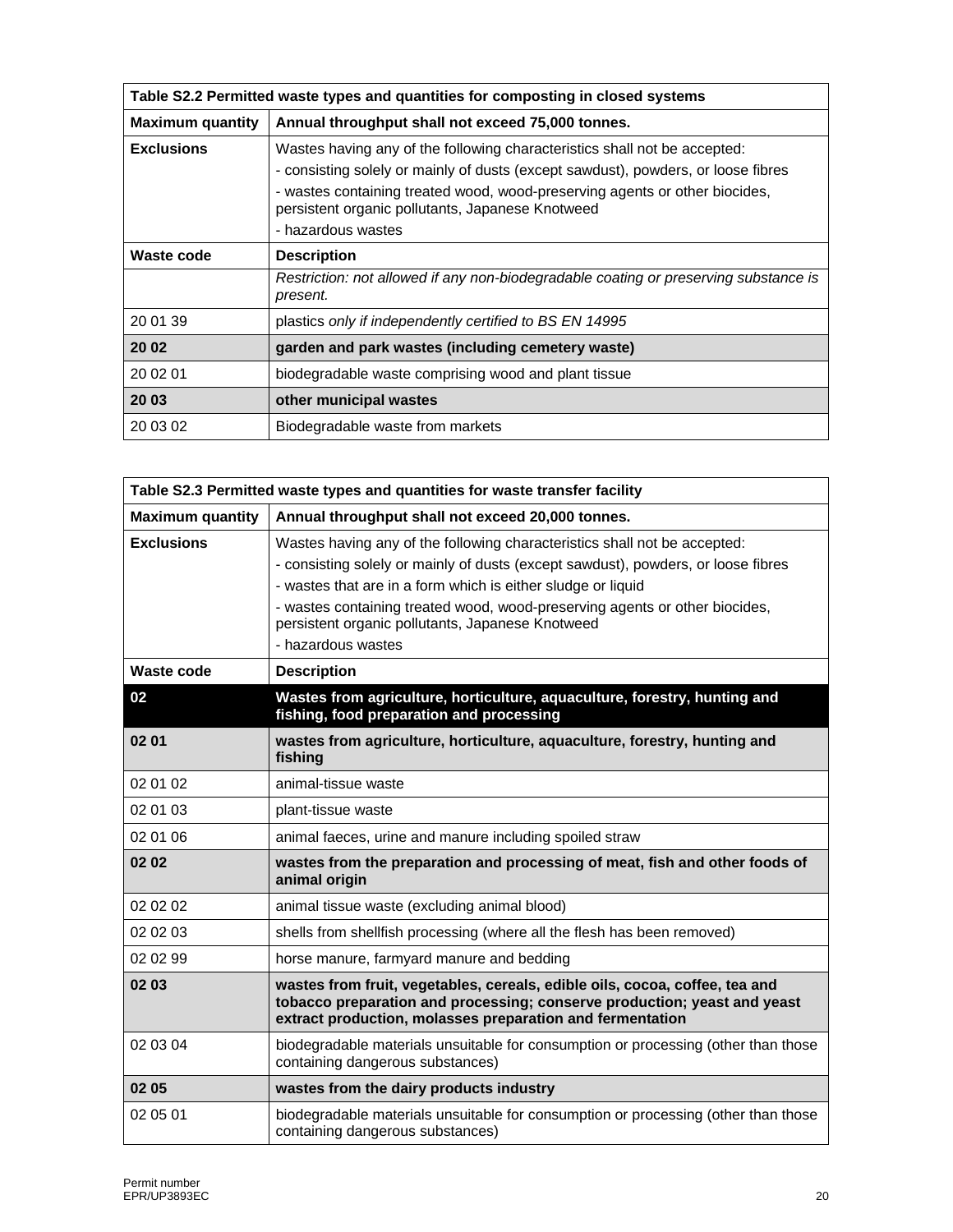| Table S2.3 Permitted waste types and quantities for waste transfer facility |                                                                                                                                                                                                                                                                                                                                                                                         |  |  |  |
|-----------------------------------------------------------------------------|-----------------------------------------------------------------------------------------------------------------------------------------------------------------------------------------------------------------------------------------------------------------------------------------------------------------------------------------------------------------------------------------|--|--|--|
| <b>Maximum quantity</b>                                                     | Annual throughput shall not exceed 20,000 tonnes.                                                                                                                                                                                                                                                                                                                                       |  |  |  |
| <b>Exclusions</b>                                                           | Wastes having any of the following characteristics shall not be accepted:<br>- consisting solely or mainly of dusts (except sawdust), powders, or loose fibres<br>- wastes that are in a form which is either sludge or liquid<br>- wastes containing treated wood, wood-preserving agents or other biocides,<br>persistent organic pollutants, Japanese Knotweed<br>- hazardous wastes |  |  |  |
| Waste code                                                                  | <b>Description</b>                                                                                                                                                                                                                                                                                                                                                                      |  |  |  |
| 02 06                                                                       | wastes from the baking and confectionery industry                                                                                                                                                                                                                                                                                                                                       |  |  |  |
| 02 06 01                                                                    | biodegradable materials unsuitable for consumption or processing (other than those<br>containing dangerous substances)                                                                                                                                                                                                                                                                  |  |  |  |
| 20                                                                          | Municipal wastes (household waste and similar commercial, industrial and<br>institutional wastes) including separately collected fractions                                                                                                                                                                                                                                              |  |  |  |
| 20 01                                                                       | separately collected fractions (except 15 01)                                                                                                                                                                                                                                                                                                                                           |  |  |  |
| 20 01 08                                                                    | biodegradable kitchen and canteen waste                                                                                                                                                                                                                                                                                                                                                 |  |  |  |
| 20 01 25                                                                    | edible oil and fat                                                                                                                                                                                                                                                                                                                                                                      |  |  |  |
| 20 02                                                                       | garden and park wastes (including cemetery waste)                                                                                                                                                                                                                                                                                                                                       |  |  |  |
| 20 02 01                                                                    | biodegradable waste comprising wood and plant tissue                                                                                                                                                                                                                                                                                                                                    |  |  |  |
| 20 03                                                                       | other municipal wastes                                                                                                                                                                                                                                                                                                                                                                  |  |  |  |
| 20 03 02                                                                    | biodegradable waste from markets                                                                                                                                                                                                                                                                                                                                                        |  |  |  |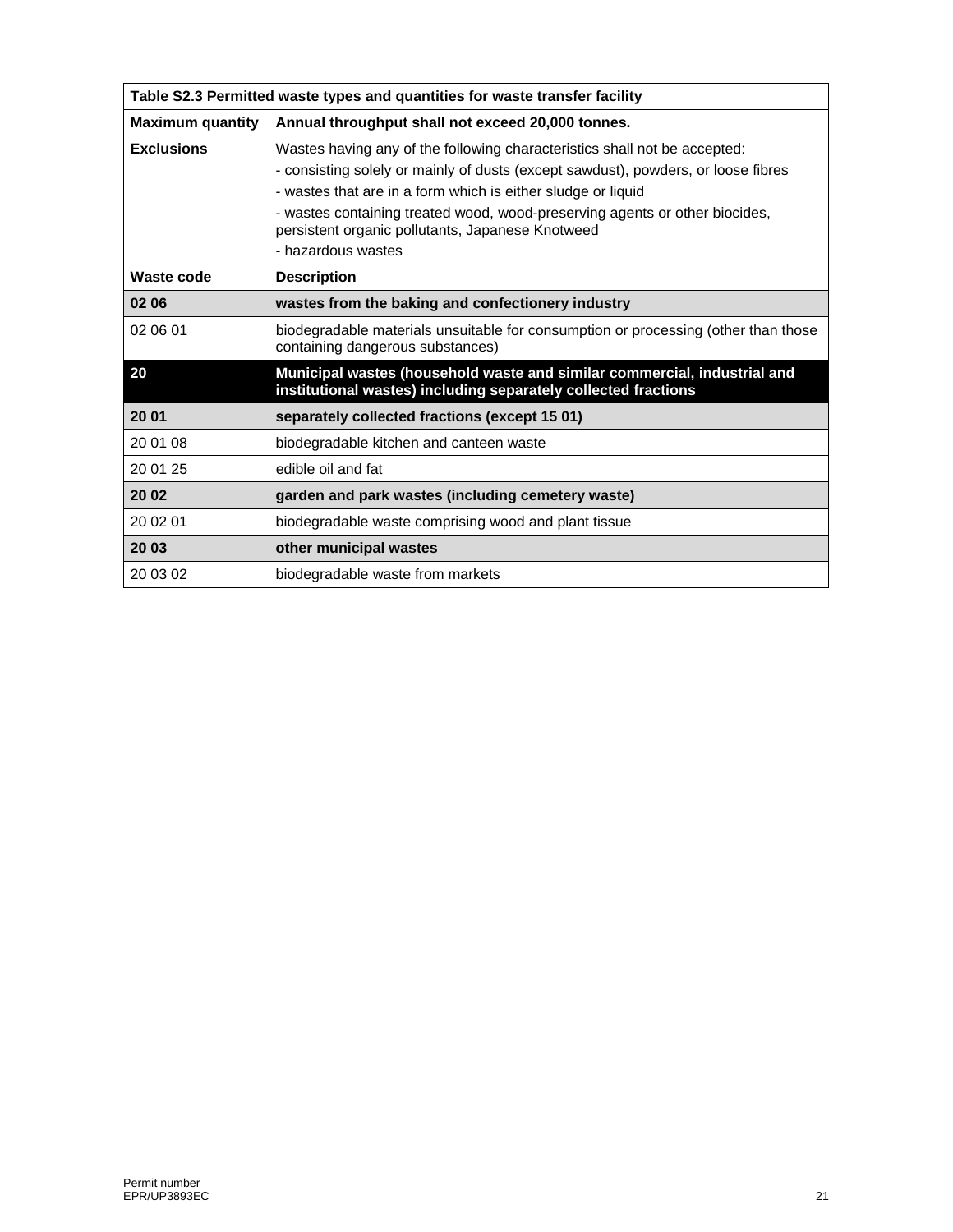# **Schedule 3 – Emissions and monitoring**

| Table S3.1 Point source emissions to air - emission limits and monitoring requirements          |               |                                    |                               |                            |                                |                                                                                                                                                         |
|-------------------------------------------------------------------------------------------------|---------------|------------------------------------|-------------------------------|----------------------------|--------------------------------|---------------------------------------------------------------------------------------------------------------------------------------------------------|
| <b>Emission point</b><br>ref. & location                                                        | <b>Source</b> | <b>Parameter</b>                   | Limit<br>(including)<br>unit) | <b>Reference</b><br>period | <b>Monitoring</b><br>frequency | <b>Monitoring</b><br>standard or<br>method                                                                                                              |
| Outlets from bio-<br>filters, emitting<br>treated air from<br>enclosed<br>composting<br>vessels | Biofilter(s)  | No<br>parameter<br>set             | No limit set                  |                            | ٠                              | Gas sampling<br>points must be<br>fitted on each<br>outlet and used<br>as required to<br>ensure<br>compliance with<br>the conditions of<br>this permit. |
| Outlets from bio-<br>filters (if fitted)<br>emitting treated<br>air from inside<br>buildings    | Biofilter(s)  | N <sub>o</sub><br>parameter<br>set | No limit set                  |                            | $\blacksquare$                 | Gas sampling<br>points must be<br>fitted on each<br>outlet and used<br>as required to<br>ensure<br>compliance with<br>the conditions of<br>this permit. |

| Table S3.2 Process monitoring requirements                                             |                  |                                |                                            |                                                                                                                                    |  |
|----------------------------------------------------------------------------------------|------------------|--------------------------------|--------------------------------------------|------------------------------------------------------------------------------------------------------------------------------------|--|
| <b>Emission point reference</b><br>or source or description<br>of point of measurement | <b>Parameter</b> | <b>Monitoring</b><br>frequency | <b>Monitoring</b><br>standard or<br>method | <b>Other specifications</b>                                                                                                        |  |
| Internal for each enclosed<br>composting vessel                                        | Temperature      | At least daily                 | Temperature<br>probe                       | Monitoring equipment<br>shall be available on                                                                                      |  |
|                                                                                        | Moisture         | None<br>specified              |                                            | site and used as<br>required to maintain<br>aerobic conditions and<br>ensure compliance<br>with this permit.<br>Equipment shall be |  |
| Internal for each windrow<br>and for any sample of                                     | Temperature      | At least<br>weekly             | Temperature<br>probe                       |                                                                                                                                    |  |
| waste or compost                                                                       | Moisture         | None<br>specified              |                                            | calibrated on an<br>annual basis or as<br>agreed in writing by<br>the Environment<br>Agency.                                       |  |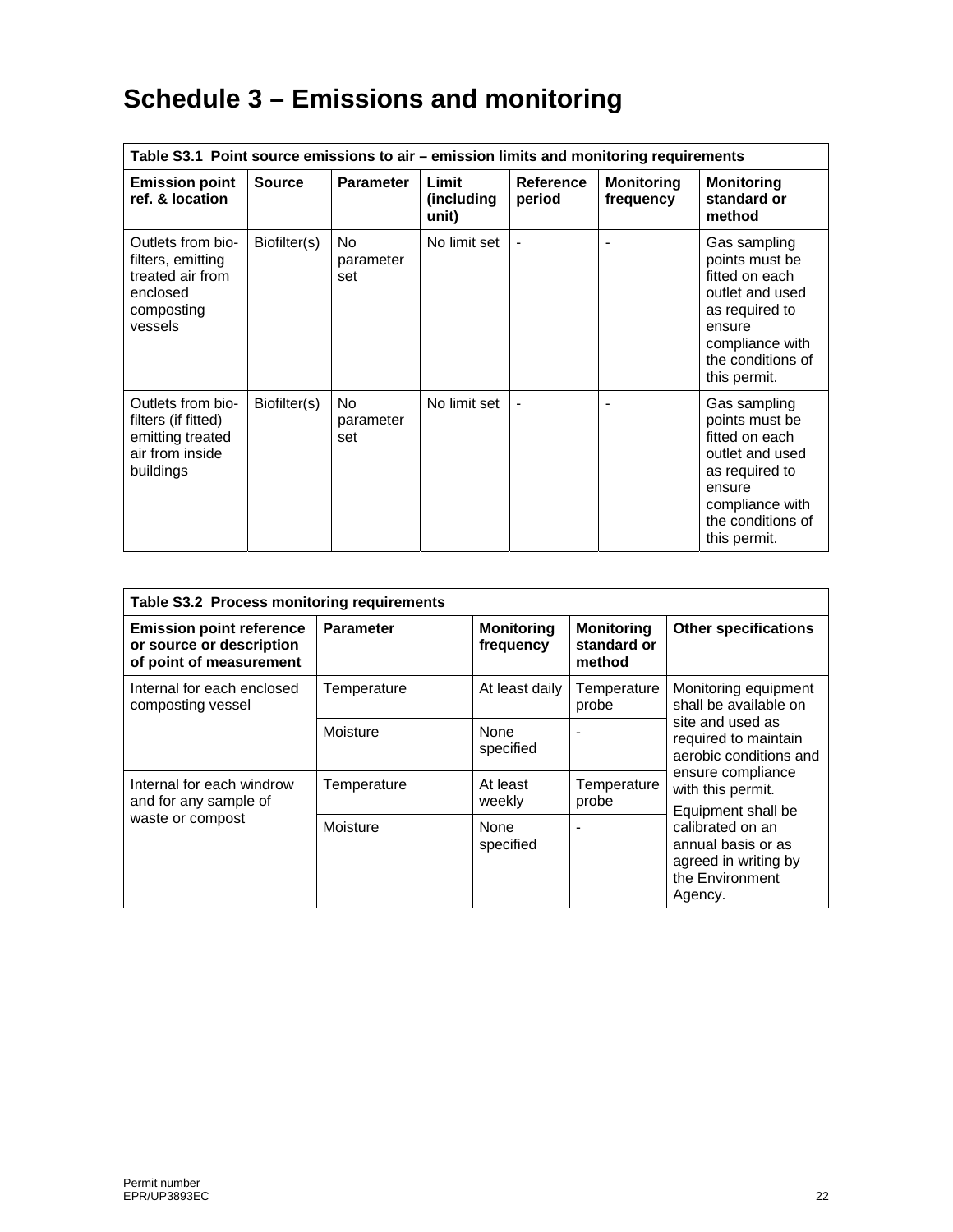| Table S3.3 Bioaerosol monitoring requirements                                                                 |                               |                                                                  |                                                                                                                                                                |                                                                                                                                                                                                            |                                                                                                                                              |  |
|---------------------------------------------------------------------------------------------------------------|-------------------------------|------------------------------------------------------------------|----------------------------------------------------------------------------------------------------------------------------------------------------------------|------------------------------------------------------------------------------------------------------------------------------------------------------------------------------------------------------------|----------------------------------------------------------------------------------------------------------------------------------------------|--|
| Location or<br>description of<br>point of<br>measurement                                                      | <b>Parameter</b>              | <b>Bioaerosol</b><br>threshold limits<br>$CFU$ m <sup>-3</sup> ) | <b>Monitoring</b><br>frequency                                                                                                                                 | <b>Monitoring</b><br>standard or<br>method                                                                                                                                                                 | Other<br>specifications                                                                                                                      |  |
| At a minimum<br>of three<br>separate<br>locations, as<br>described in<br>the Industry<br>Standard<br>Protocol | Gram-<br>negative<br>bacteria | 300                                                              | Quarterly.<br>This may be<br>reduced to<br>twice a year<br>after the first<br>year of<br>operation if<br>agreed in<br>writing by the<br>Environment<br>Agency. | In accordance<br>with the Industry<br>Standard<br>Protocol, and, for<br>gram-negative<br>bacteria,<br>together with the<br>Environment<br>Agency's<br>"Guidance on<br>the evaluation of<br>bioaerosol risk | As described in<br>the Industry<br>Standard<br>Protocol,<br>including all<br>the additional<br>data<br>requirements<br>specified<br>therein. |  |
|                                                                                                               | Total bacteria                | 1000                                                             |                                                                                                                                                                |                                                                                                                                                                                                            |                                                                                                                                              |  |
|                                                                                                               | Aspergillus<br>Fumigatus      | 500                                                              |                                                                                                                                                                |                                                                                                                                                                                                            | assessments for<br>composting<br>facilities".                                                                                                |  |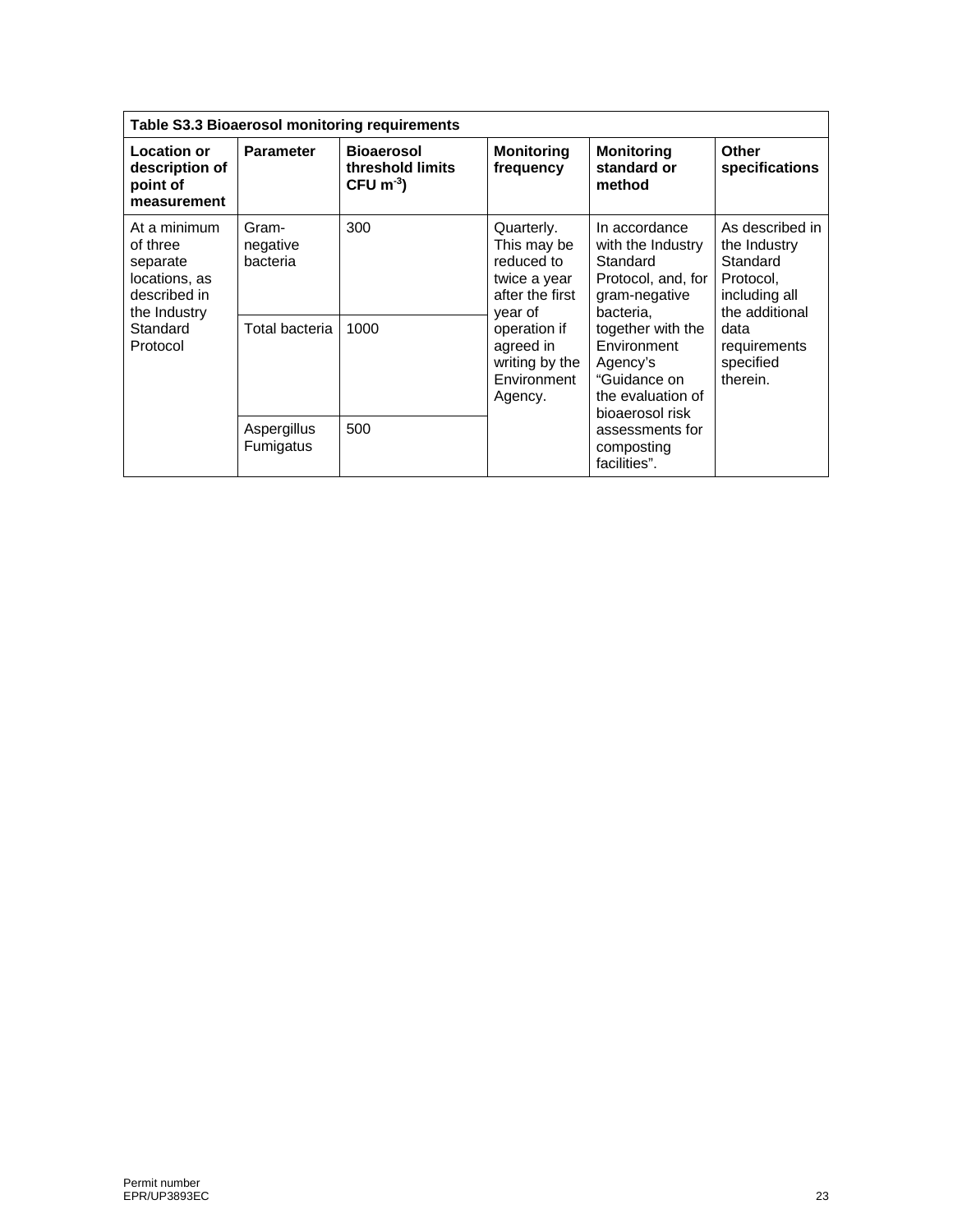# **Schedule 4 – Reporting**

| Table S4.1 Reporting of monitoring data                               |                                                                                                        |                                                                              |                                          |  |  |
|-----------------------------------------------------------------------|--------------------------------------------------------------------------------------------------------|------------------------------------------------------------------------------|------------------------------------------|--|--|
| <b>Parameter</b>                                                      | <b>Emission or monitoring</b><br>point/reference                                                       | <b>Reporting period</b>                                                      | <b>Period begins</b>                     |  |  |
| Emissions to air<br>Parameters as required by<br>condition 3.5.1.     | Biofilter(s)                                                                                           | Every 12 months                                                              | 1 January                                |  |  |
| Bioaerosol monitoring<br>Parameters as required by<br>condition 3.5.1 | As specified in the<br>Standardised Protocol and<br>in agreement with the<br><b>Environment Agency</b> | Every 3 months or<br>as agreed in<br>writing by the<br>Environment<br>Agency | 1 January, 1 April,<br>1 July, 1 October |  |  |
| Biofilter efficiency<br>Parameters as required by<br>condition 4.2.6  | Biofilter(s)                                                                                           | Every 12 months                                                              | 1 January                                |  |  |

Parameters, for which reports shall be made, in accordance with conditions of this permit, are listed below.

| Table S4.2 Annual production/treatment |              |  |  |
|----------------------------------------|--------------|--|--|
| l Parameter                            | <b>Units</b> |  |  |
| Processed compost                      | tonnes       |  |  |

| <b>Table S4.3 Performance parameters</b> |                                |                |  |  |
|------------------------------------------|--------------------------------|----------------|--|--|
| <b>Parameter</b>                         | <b>Frequency of assessment</b> | <b>Units</b>   |  |  |
| Water usage                              | Annually                       | tonnes or $m3$ |  |  |
| Energy usage                             | Annually                       | MWh            |  |  |
| Total raw material used                  | Annually                       | tonnes         |  |  |

| <b>Table S4.4 Reporting forms</b> |                                                                                                                |                          |  |  |  |
|-----------------------------------|----------------------------------------------------------------------------------------------------------------|--------------------------|--|--|--|
| Media/parameter                   | <b>Reporting format</b>                                                                                        | Date of form             |  |  |  |
| <b>Bioaerosols</b>                | As specified in the Industry Standard Protocol or other<br>form as agreed in writing by the Environment Agency | $\overline{\phantom{0}}$ |  |  |  |
| Water usage                       | Form water usage 1 or other form as agreed in writing by<br>the Environment Agency                             | 09/10/15                 |  |  |  |
| Energy usage                      | Form energy 1 or other form as agreed in writing by the<br><b>Environment Agency</b>                           | 09/10/15                 |  |  |  |
| Other performance<br>indicators   | Form performance 1 or other form as agreed in writing<br>by the Environment Agency                             | 09/10/15                 |  |  |  |
| Waste Returns                     | E-waste Returns Form                                                                                           | $\overline{\phantom{0}}$ |  |  |  |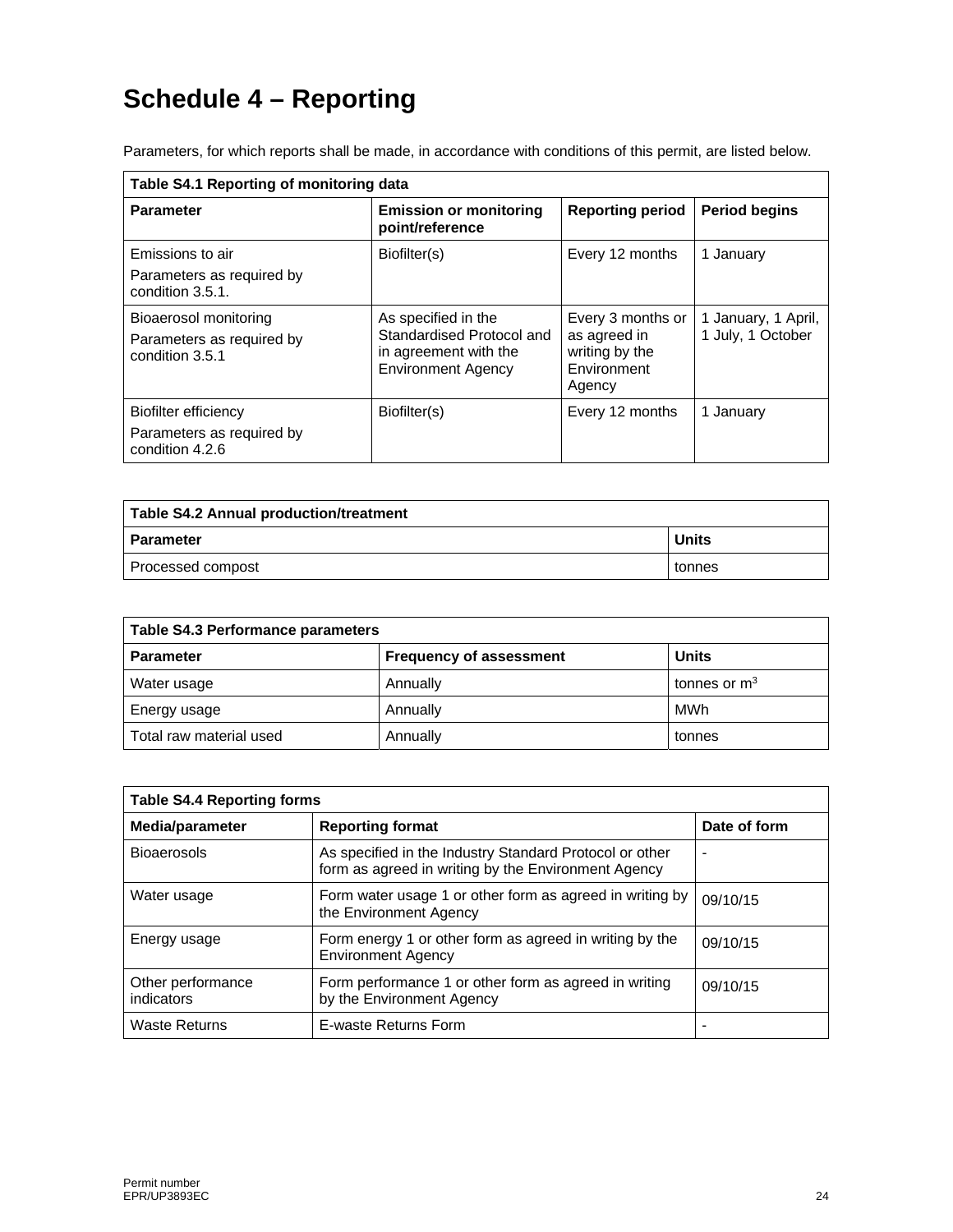# **Schedule 5 – Notification**

These pages outline the information that the operator must provide.

Units of measurement used in information supplied under Part A and B requirements shall be appropriate to the circumstances of the emission. Where appropriate, a comparison should be made of actual emissions and authorised emission limits.

If any information is considered commercially confidential, it should be separated from non-confidential information, supplied on a separate sheet and accompanied by an application for commercial confidentiality under the provisions of the EP Regulations.

## **Part A**

| <b>Permit Number</b>           |  |
|--------------------------------|--|
| Name of operator               |  |
| <b>Location of Facility</b>    |  |
| Time and date of the detection |  |

| (a) Notification requirements for any malfunction, breakdown or failure of equipment or techniques,<br>accident, or emission of a substance not controlled by an emission limit which has caused, is<br>causing or may cause significant pollution |  |  |
|----------------------------------------------------------------------------------------------------------------------------------------------------------------------------------------------------------------------------------------------------|--|--|
| To be notified within 24 hours of detection                                                                                                                                                                                                        |  |  |
| Date and time of the event                                                                                                                                                                                                                         |  |  |
| Reference or description of the<br>location of the event                                                                                                                                                                                           |  |  |
| Description of where any release<br>into the environment took place                                                                                                                                                                                |  |  |
| Substances(s) potentially<br>released                                                                                                                                                                                                              |  |  |
| Best estimate of the quantity or<br>rate of release of substances                                                                                                                                                                                  |  |  |
| Measures taken, or intended to be<br>taken, to stop any emission                                                                                                                                                                                   |  |  |
| Description of the failure or<br>accident.                                                                                                                                                                                                         |  |  |

| (b) Notification requirements for the breach of a limit                      |  |  |
|------------------------------------------------------------------------------|--|--|
| To be notified within 24 hours of detection unless otherwise specified below |  |  |
| Emission point reference/ source                                             |  |  |
| Parameter(s)                                                                 |  |  |
| Limit                                                                        |  |  |
| Measured value and uncertainty                                               |  |  |
| Date and time of monitoring                                                  |  |  |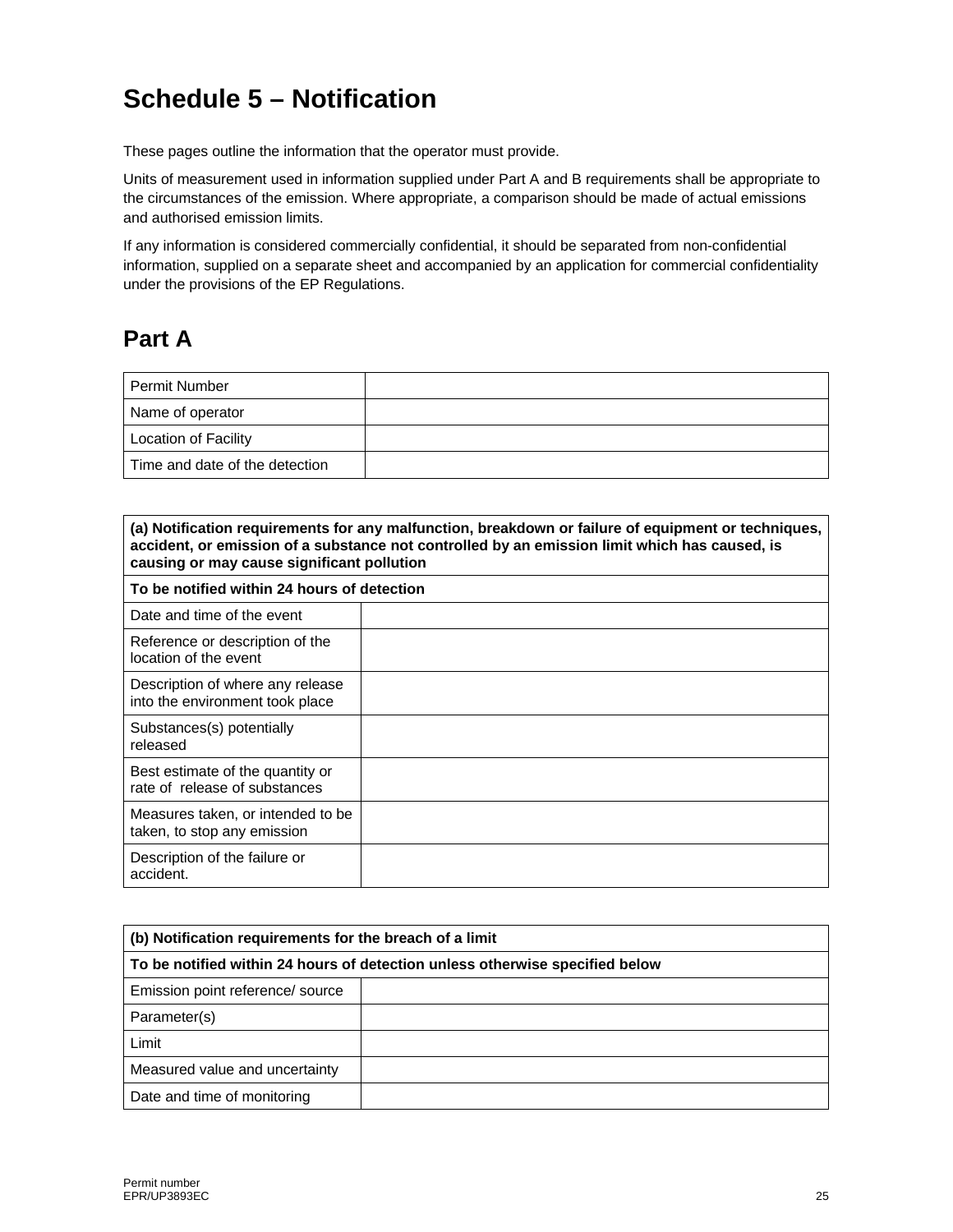| (b) Notification requirements for the breach of a limit                      |  |  |
|------------------------------------------------------------------------------|--|--|
| To be notified within 24 hours of detection unless otherwise specified below |  |  |
| Measures taken, or intended to be<br>taken, to stop the emission             |  |  |

| Time periods for notification following detection of a breach of a limit |                            |
|--------------------------------------------------------------------------|----------------------------|
| <b>Parameter</b>                                                         | <b>Notification period</b> |
|                                                                          |                            |
|                                                                          |                            |
|                                                                          |                            |

| (c) Notification requirements for the detection of any significant adverse environmental effect |  |  |
|-------------------------------------------------------------------------------------------------|--|--|
| To be notified within 24 hours of detection                                                     |  |  |
| Description of where the effect on<br>the environment was detected                              |  |  |
| Substances(s) detected                                                                          |  |  |
| Concentrations of substances<br>detected                                                        |  |  |
| Date of monitoring/sampling                                                                     |  |  |

## **Part B – to be submitted as soon as practicable**

| Any more accurate information on the matters for<br>notification under Part A.                                                                               |  |
|--------------------------------------------------------------------------------------------------------------------------------------------------------------|--|
| Measures taken, or intended to be taken, to prevent<br>a recurrence of the incident                                                                          |  |
| Measures taken, or intended to be taken, to rectify,<br>limit or prevent any pollution of the environment<br>which has been or may be caused by the emission |  |
| The dates of any unauthorised emissions from the<br>facility in the preceding 24 months.                                                                     |  |

| Name*       |  |
|-------------|--|
| Post        |  |
| Signature   |  |
| ___<br>Date |  |

\* authorised to sign on behalf of the operator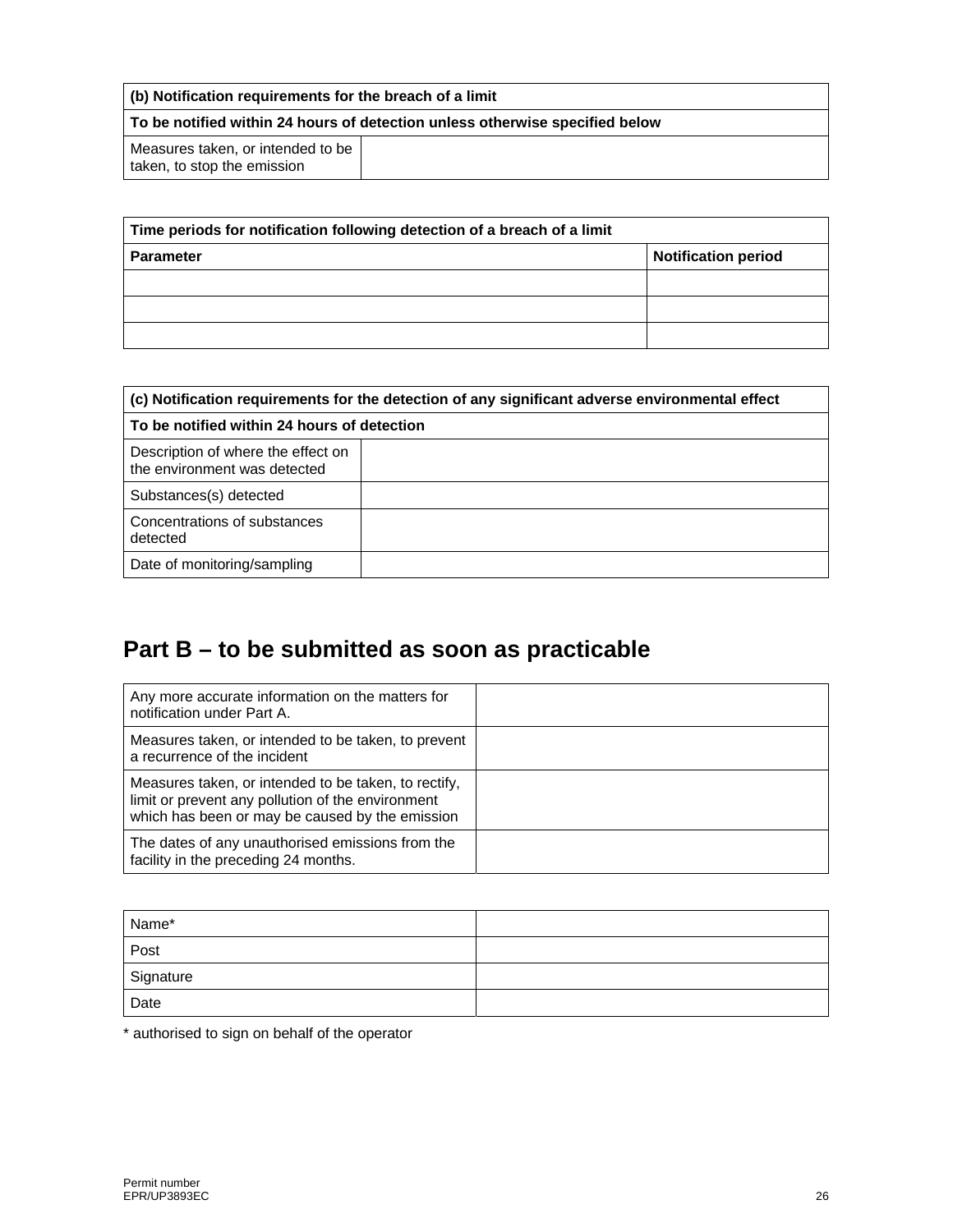# **Schedule 6 – Interpretation**

"accident" means an accident that may result in pollution.

"animal waste" means any waste consisting of animal matter that has not been processed into food for human consumption. This does include blood, feathers, uncooked butcher waste and any other animal waste that is not catering waste or former foodstuffs. This does not include faecal matter from animals (e.g. chicken litter or farmyard manure).

"application" means the application for this permit, together with any additional information supplied by the operator as part of the application and any response to a notice served under Schedule 5 to the EP Regulations.

"authorised officer" means any person authorised by the Environment Agency under section 108(1) of The Environment Act 1995 to exercise, in accordance with the terms of any such authorisation, any power specified in section 108(4) of that Act.

"bioaerosol threshold limits" means the maximum acceptable bioaerosol concentrations at the nearest sensitive receptor, or at an equivalent distance downwind of the composting operations, which are attributable to the composting operations. The maximum acceptable concentrations are respectively 300, 1000 and 500 CFU m<sup>-3</sup> for gram-negative bacteria, total bacteria and Aspergillus fumigatus.

"building" means a construction that has the objective of providing sheltering cover and minimising emissions of noise, particulate matter, odour and litter.

"compost" means solid particulate material that is the result of composting, which has been sanitised and stabilised, and which confers beneficial effects when added to soil, used as a component of growing media or used in another way in conjunction with plants.

"compostable plastics" means plastics that are certified to meet the standards of EN 13432, EN 14995 or equivalent.

"composting batch" means an identifiable quantity of material that progresses through the composting system and when fully processed has similar characteristics throughout. For composting systems that operate on a continuous or a plug-flow basis, batches will be taken to mean a series of "portions of production".

"composting" means the biological decomposition of organic materials, under conditions that are predominantly aerobic and that allow the development of thermophilic temperatures as a result of biologically produced heat and that result in compost.

"closed system" means a closed composting reactor or closed area (such as a building) in which waste is fully contained and efficient air management abatement systems are demonstrated. This may cover a wide range of technology and where necessary is in compliance with the Animal By-Products Regulations.

"disposal" means any of the operations provided for in Annex I to Directive 2008/98/EC of the European Parliament and of the Council on waste.

"emissions of substances not controlled by emission limits" means emissions of substances to air, water or land from the activities, either from the emission points specified in schedule 3 or from other localised or diffuse sources, which are not controlled by an emission limit.

"emissions to land" includes emissions to groundwater.

"EP Regulations" means The Environmental Permitting (England and Wales) Regulations SI 2010 No.675 and words and expressions used in this permit which are also used in the Regulations have the same meanings as in those Regulations.

"groundwater" means all water, which is below the surface of the ground in the saturation zone and in direct contact with the ground or subsoil.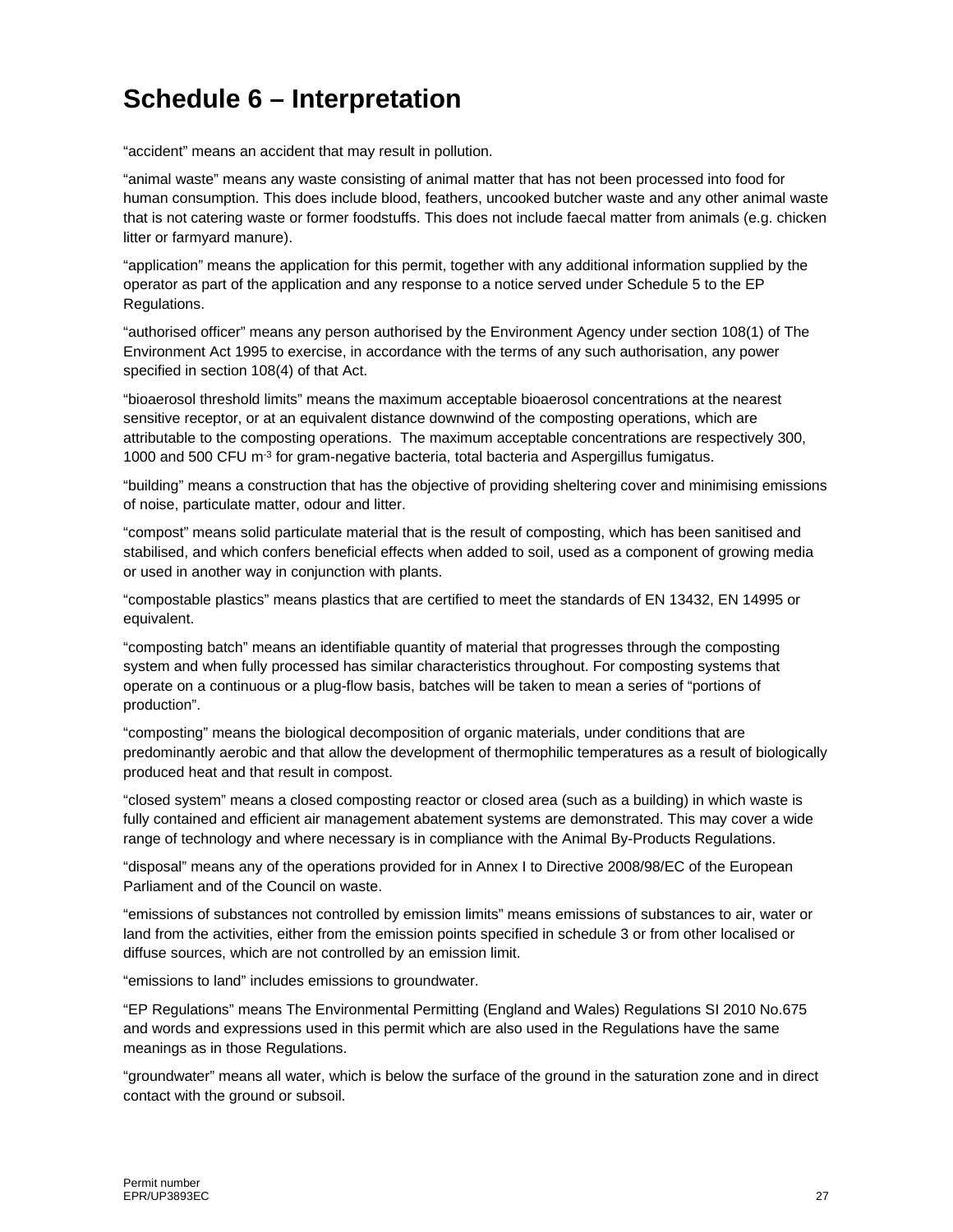"impermeable surface" means a surface or pavement constructed and maintained to a standard sufficient to prevent the transmission of liquids beyond the pavement surface.

"Industrial Emissions Directive" means DIRECTIVE 2010/75/EU OF THE EUROPEAN PARLIAMENT AND OF THE COUNCIL of 24 November 2010 on industrial emissions.

"Industry Standard Protocol" means "A standardised protocol for the monitoring of bioaerosols at open composting facilities" published by the Association for Organics Recycling and developed in conjunction with the Environment Agency.

"MCERTS" means the Environment Agency's Monitoring Certification Scheme.

"pests" means Birds, Vermin and Insects.

"quarter" means a calendar year quarter commencing on 1 January, 1 April, 1 July or 1 October.

"recovery" means any of the operations provided for in Annex II to Directive 2008/98/EC of the European Parliament and of the Council on waste.

"sanitisation stage" means the actively managed and intensive stage of composting lasting for at least five days, characterised by high oxygen demand and temperatures of over 55 °C, during which biological processes, together with conditions in the composting mass, eradicate human and animal pathogens or reduce them to acceptably low levels.

"sealed drainage system" in relation to an impermeable surface, means a drainage system with impermeable components which does not leak and which will ensure that:

(a) no liquid will run off the surface otherwise than via the system;

(b) except where they may be lawfully be discharged to foul sewer, all liquids entering the system are collected in a sealed sump.

"stable, stabilised" means the degree of processing and biodegradation at which the rate of biological activity has slowed to an acceptably low and consistent level and will not significantly increase under favourable, altered conditions.

"stabilisation stage" means the stage of composting following sanitisation, during which biological conditions in the composting mass, give rise to compost that is nominally stable.

"treated wood" means any wood that has been chemically treated (e.g. to enhance or alter the performance of the original wood). Treatments may include penetrating oils, tar oil preservatives, water-borne preservatives, organic-based preservatives, boron and organo-metallic based preservatives, boron and halogenated flame retardants and surface treatments (including paint and venner).

"Waste code" means the six digit code referable to a type of waste in accordance with the List of Wastes (England)Regulations 2005, or List of Wastes (Wales) Regulations 2005, as appropriate, and in relation to hazardous waste, includes the asterisk.

"Waste Framework Directive" or "WFD" means Waste Framework Directive 2008/98/EC of the European Parliament and of the Council on waste.

"year" means calendar year ending 31 December.

Where a minimum limit is set for any emission parameter, for example pH, reference to exceeding the limit shall mean that the parameter shall not be less than that limit.

Unless otherwise stated, any references in this permit to concentrations of substances in emissions into air means:

- in relation to emissions from combustion processes, the concentration in dry air at a temperature of 273K, at a pressure of 101.3 kPa and with an oxygen content of 3% dry for liquid and gaseous fuels, 6% dry for solid fuels; and/or
- in relation to emissions from non-combustion sources, the concentration at a temperature of 273K and at a pressure of 101.3 kPa, with no correction for water vapour content.